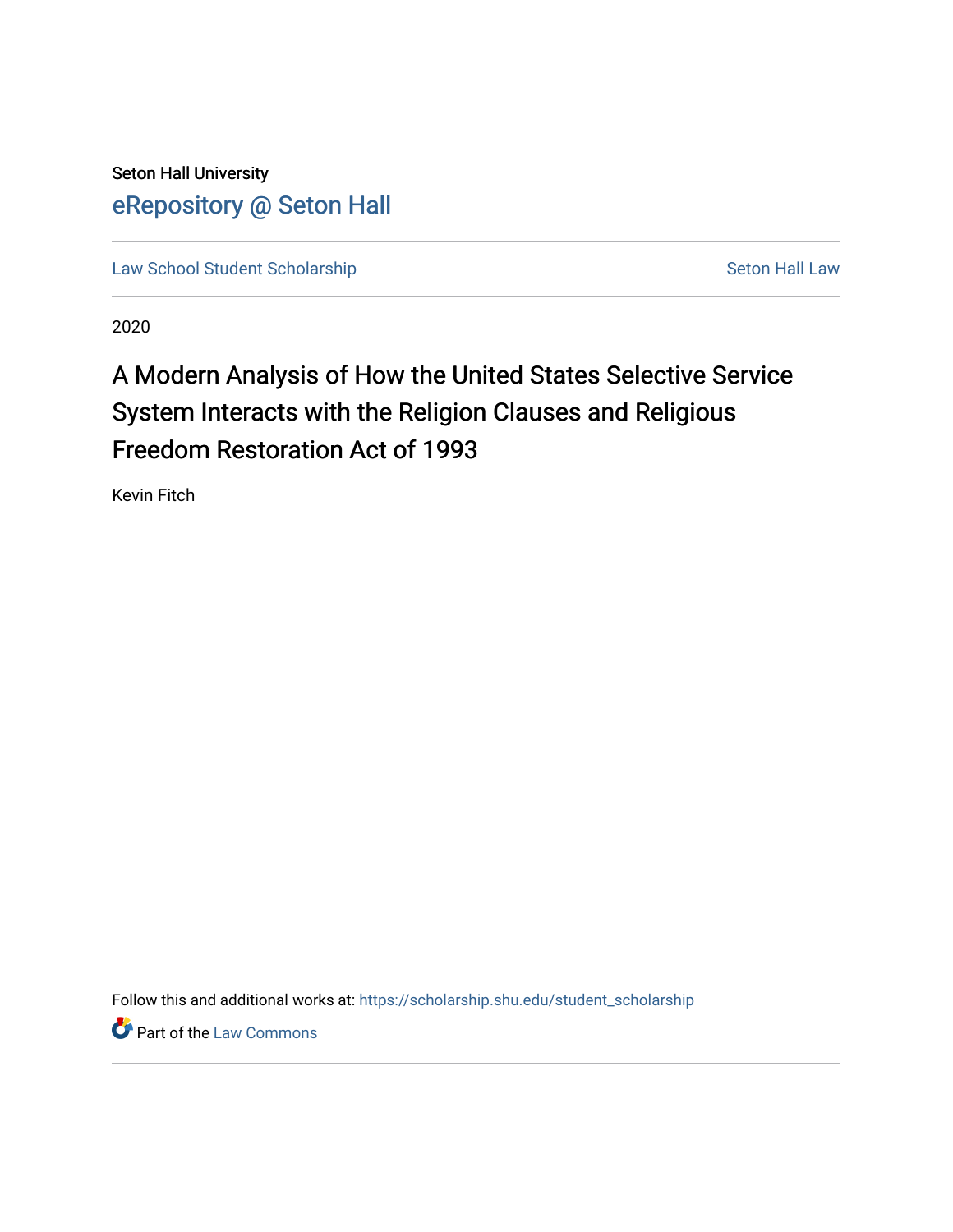## **I. INTRODUCTION.**

The United States of America currently uses an all-volunteer military force<sup>1</sup> to fulfill its ranks across all branches of the Military, including the Army, $<sup>2</sup>$  Air Force, Navy, and Marines. However,</sup> an all-volunteer force has not always been the manner in which the United States raises its forces. Throughout its history, the United States has enacted several conscription laws to quickly increase the size of its military forces in a time of war. Compared to some modernized European countries that rely on conscription through peacetime, the United States has used conscription laws sparingly, only during wartimes.<sup>3</sup>

Presently the United States has the Military Selective Service Act (the "Act") as the current Selective Service system. Although it is inactive (not presently inducting registrants) it is codified as 50 U.S.C.  $\S 3801.4$  As of this writing, no known objections or challenges have risen to the Supreme Court to challenge the Act for claims based on religious practices or observations.

The Act defines conscientious objectors as "anyone, who, by reason of religious training and belief, is conscientiously opposed to participation in war in any form."<sup>5</sup> Further, the term 'religious training and belief' does not include essentially political, sociological, or philosophical views, or a merely personal moral code."6

Challenges have been made to previous Selective Service Acts, primarily in the time of the Vietnam War.<sup>7</sup> Those cases challenged the narrow interpretation of the definition of conscientious

https://www.army.mil/article/106813/july\_marks\_40th\_anniversary\_of\_all\_volunteer\_army.

<sup>1</sup> 92 P.L. 129, 85 Stat. 348 (1971).

<sup>&</sup>lt;sup>2</sup> Dixon, Alex, *July Marks 40<sup>th</sup> Anniversary of All-Volunteer Army*, (Jul. 2, 2013),

<sup>3</sup> *See* Finland Ministy of Defense, *Conscription Act*, (Jan. 1, 2008),

*https://www.finlex.fi/en/laki/kaannokset/2007/en20071438.pdf*.

<sup>4</sup> 50 U.S.C. § 3801 *et seq.*

<sup>5</sup> 50 U.S.C.S. § 3806(j) (LexisNexis, Lexis Advance through Public Law 116-65, approved October 9, 2019).  $6$   $Id$ .

<sup>7</sup> *See e.g.,* (*United States v. Seeger*, 380 U.S. 163, 165 (1965); *Welsh v. United States*, 398 U.S. 333 (1970); *Gillette v. United States*, 401 U.S. 437 (1971).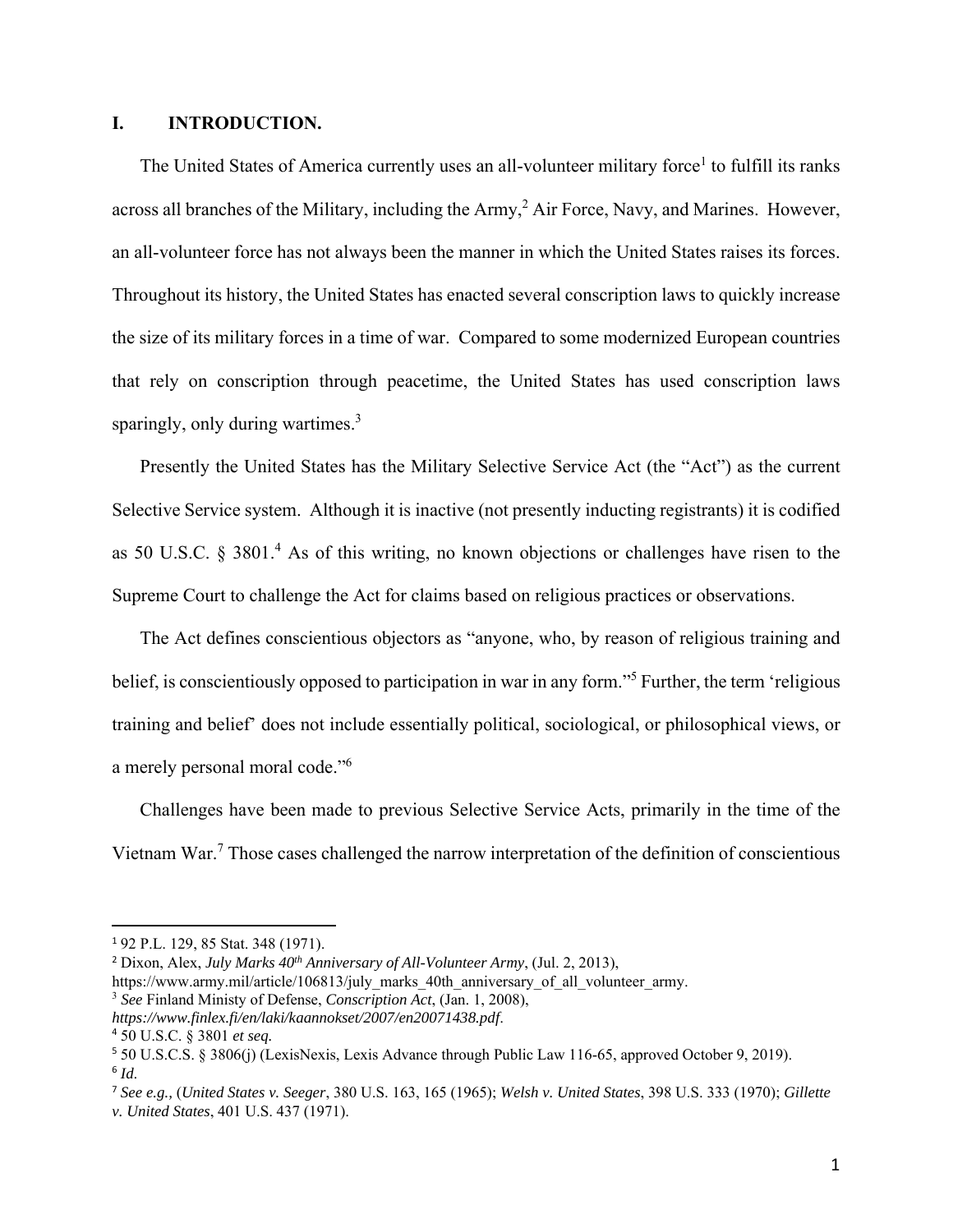objections, particularly that the exemptions should apply broadly.<sup>8</sup> However, what is seldom challenged, is whether those Selective Service Acts violated the Establishment and Free Exercise Clauses.<sup>9</sup> Further, no challenge has been brought under the Act to test the current construction of exemptions for conscientious objectors. This Note will assess the outcome of a challenge against the Military Selective Service Act as a violation of the Free Exercise and Establishment Clauses.

Additionally, the Religious Freedom Restoration Act ("RFRA") was introduced by Congress in 1993, $10$  and no challenge has been brought under the RFRA asserting that the Act violates the RFRA. This Note will examine the hypothetical scenario in which a challenge is brought under the RFRA if no exception existed for conscientious objectors under the RFRA. The result will determine whether an exception for conscientious objectors is required under the RFRA, if an exemption had not existed at the outset.

This Note argues that the Act is constitutional under the Religion Clauses. It does not facially violate the Establishment Clause because the statute accommodates all religions and beliefs equally by not promoting or inhibiting any one religion. It also meets the requirements of the Free Exercise Clause and the RFRA. By incorporating different opportunities such as alternate service and noncombatant training, no individual, regardless of type of sincerely held belief, will have to choose between their religion and violating a federal law. Accordingly, the statute does not presently violate the RFRA as currently constructed. If no exception existed for conscientious objectors, the Act may in fact violate the RFRA for certain traditional or orthodox religions, but not for non-traditional claims. The RFRA would then require that an exemption be written into the Act.

 $8$   $Id.$ 

<sup>9</sup> U.S. Const. amend. I.

<sup>10</sup> 42 U.S.C. § 2000bb *et seq.* (2019).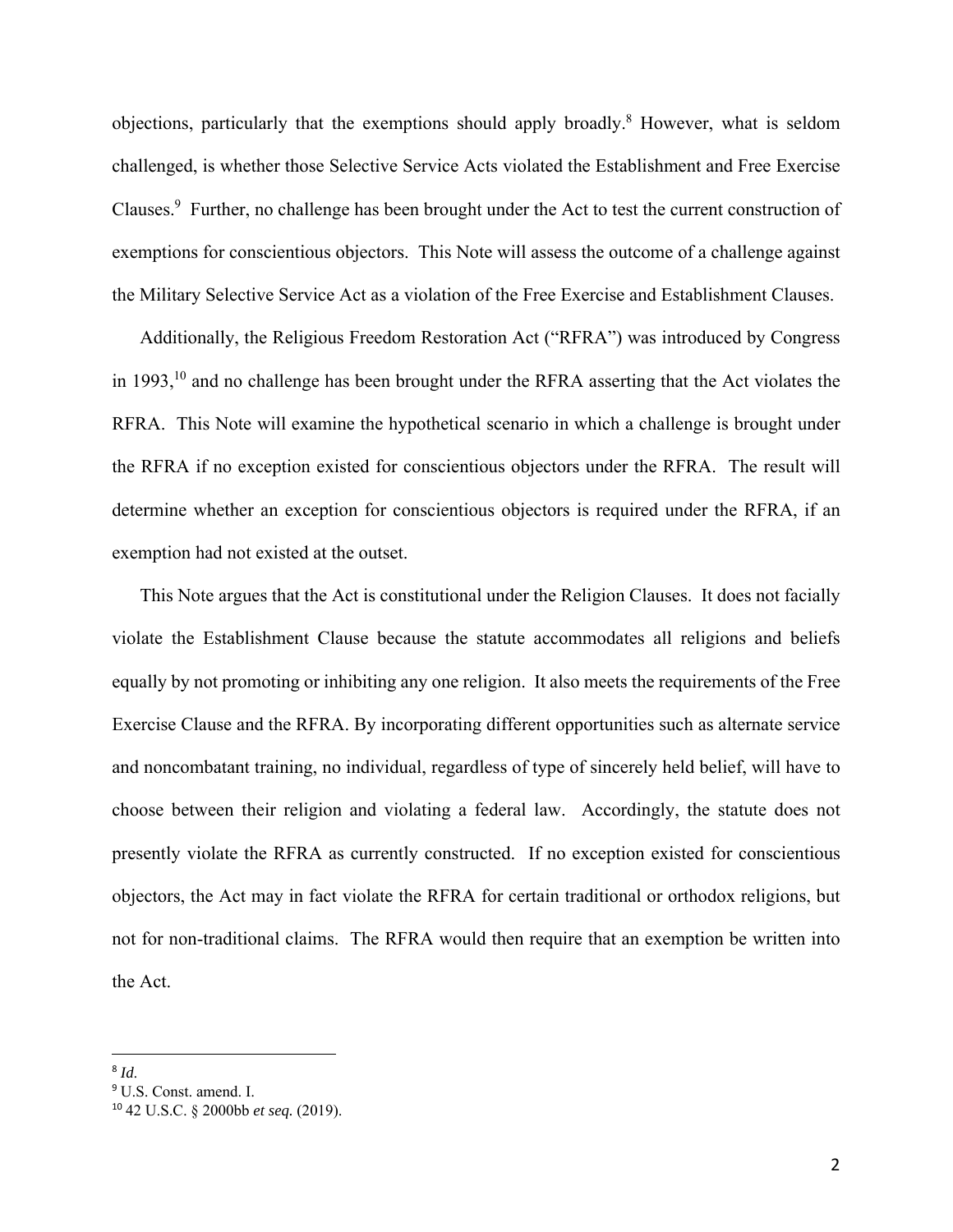## **II. THE SELECTIVE SERVICE ACTS, HISTORICAL TO MODERN DAY.**

It is important to first view the history of Selective Service in the United States to understand the evolution of the treatment of conscientious objectors. This historical view will highlight how conscientious objectors were defined, how they were treated, and who could qualify for the exemption from war to war, eventually ending with the current definition and exemption in the Act. With the evolution of the Selective Service laws and an understanding of how conscientious objectors have been defined, a thorough analysis can then be applied to the Act to determine if it violates pillars of First Amendment Jurisprudence.

#### **A. The Historical Selective Service Acts.**

The United States enacted its first conscription law in the Civil War during the Thirty-Seventh Congress in 1863.<sup>11</sup> The United States' first draft law<sup>12</sup> made all able-bodied males between the ages of twenty and forty-five eligible to be called on for military service.<sup>13</sup> If a male in that agerange was called on through conscription, they were required to report for armed service, or violate Federal Law.<sup>14</sup> The general proclamation did contain exceptions and exemptions for those called on to serve. None of the listed exemptions, however, noted or even referenced conscientious objectors, or those opposed to war.<sup>15</sup> It appears that the Enrollment Act of 1863 required even those opposing war based on their religious beliefs to partake in the draft and serve in the armed forces of the Union, if called upon.<sup>16</sup>

<sup>11 12</sup> Stat. 731, 37 Cong. Ch. 75 (1863).

<sup>&</sup>lt;sup>12</sup> Note that in 1863, this only constituted those residing in states within the Union during the Civil War.

<sup>13</sup> *See* 12 Stat. 731, 37 Cong. Ch. 75 (1863).

<sup>&</sup>lt;sup>14</sup> Federal Law of the Union only.

 $15$  *Id.* 

<sup>&</sup>lt;sup>16</sup> One caveat, however, is that substitutions were allowed, and if a valid substitution was provided, that individual would be relieved of service duties while the substitution performed service.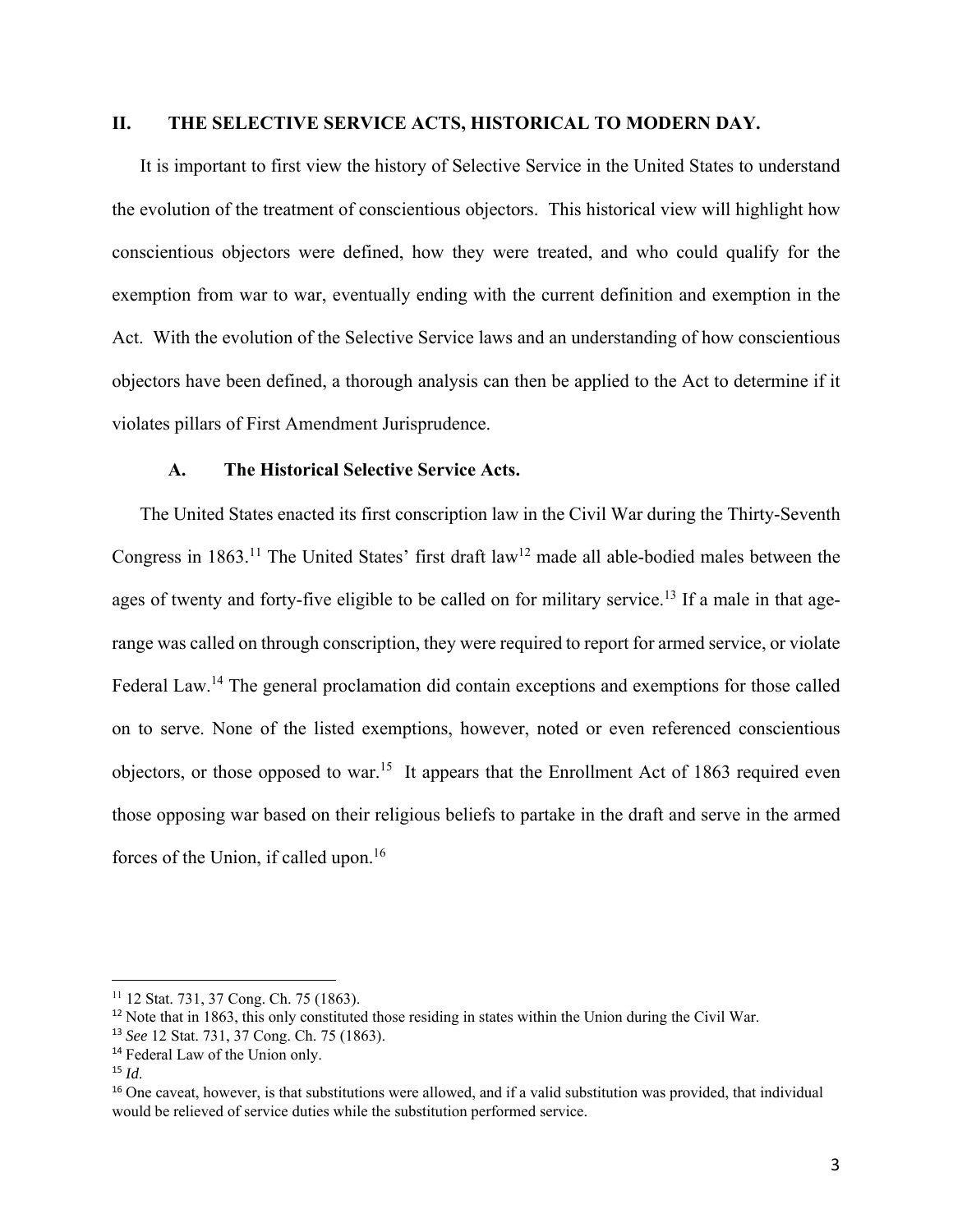In 1917, for World War I, all male citizens between the ages of twenty-one and thirty were eligible to be drafted into the armed forces as part of the selective service system.17 In this selective service law, religious exemptions first appeared. In 1917 exemptions existed for individuals "who [are] found to be a member of any well-recognized religious sect or organization at present organized and existing and whose creed or principles forbid its members to participate in war in any form."18 However, conscientious objectors were not exempted from noncombatant service and training, and were required to serve in some capacity.19

In 1940, for World War II, all male citizens between the ages of twenty-one and thirty-six were eligible to be drafted into the armed forces as part of the selective service system.<sup>20</sup> In this 1940 law, exemptions existed for conscientious objectors who were defined as "any person … who, by reason of religious training and belief, is conscientiously opposed to participation in war in any form."21 A notable change from the 1917 Act is that the exemption was no longer based on a wellrecognized religion, but rather by assessing the individual's belief determined by the duties that God imposed upon a person in his everyday conduct; and that "there is a higher loyalty than loyalty to this country, loyalty to God." 22 This change in 1940 recognized a broader understanding of the exemption, but is still narrow as it requires an official God in a religion in order to recognize and exemption. As in 1917, a conscientious objector may be placed in a noncombatant role.<sup>23</sup>

<sup>17</sup> 65 P.L. 12, 40 Stat. 76, 65 Cong. Ch. 15 (1917).

<sup>18</sup> *Id*.

 $19$  *Id.* 

<sup>20</sup> 76 P.L. 783, 54 Stat. 885, 76 Cong. Ch. 720 (1940); see also 50 U.S.C. Appendix, § 301 *et seq.* (1940) (repealed)  $^{21}$  *Id.* 

<sup>22</sup> *Id*. See also *Seeger*, 380 U.S. at 171-172.

<sup>23</sup> *Id*.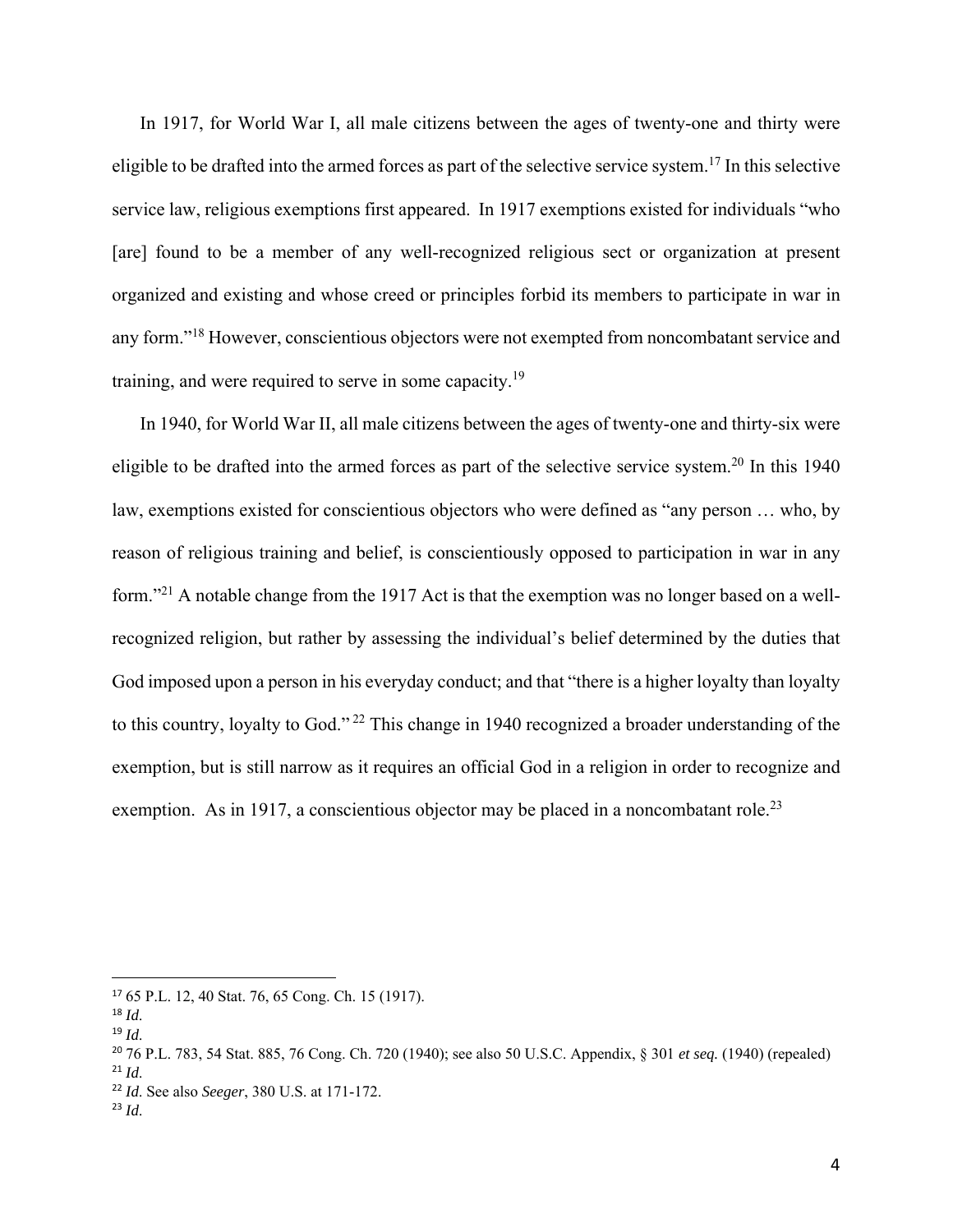In 1940 Herman Berman registered under the Selective Service Act of 1940 and requested to be classified as a conscientious objector.<sup>24</sup> Berman's views were not based on a traditional religious belief, but on his philosophical and political viewpoints.<sup>25</sup> Berman argued that a person's philosophical and political viewpoints caused him to be opposed to war in any form and he should therefore qualify as a conscientious objector under the Selective Service Act of 1940.<sup>26</sup> He further argued that his conscience and his devotion to human welfare should give him the classification of a conscientious objector under the Selective Service Act of 1940.<sup>27</sup> The Ninth Circuit, however, disagreed, finding that the phrase "by reason of religious training and belief" was clear in that it distinguished between a conscientious social belief or a sincere devotion to a high moralistic philosophy and an objection based upon an individual's belief in his responsibility to a higher authority.28 The Ninth Circuit further stated that "there is not a shred of evidence in this case to the effect that appellant relates his way of life or his objections to war to any religious training or belief."<sup>29</sup> Here, it was clear that this objection was not from the basis of religious training in any manner, but was rather a philosophical view on life and war.<sup>30</sup> Although an anti-war belief may be sincere, that alone does not qualify the belief for the exemption, it must be based on religious training or belief,<sup>31</sup> which Berman could not produce any evidence of. Therefore, Berman was not granted an exemption a conscientious objector.32

<sup>24</sup> *Berman v. United States,* 156 F.2d 377 (9th Cir. 1946), 329 U.S. 795 cert. denied ; see also 50 U.S.C. Appendix, § 301 *et seq.* (1940) (repealed).

<sup>25</sup> *Berman*, 156 F.2d at 378 (9th Cir. 1946).

 $^{26}$  *Id.* 

 $^{27}$  *Id.* 

<sup>28</sup> *Berman*, 156 F.2d at 380.

<sup>29</sup> *Id*. at 381.

<sup>30</sup> *Id*. at 382.

 $31\,50\,$  U.S.C. Appendix,  $\S 301(5)(g)$  (1940) (repealed).

<sup>32</sup> *Berman*, 156 F.2d at 382.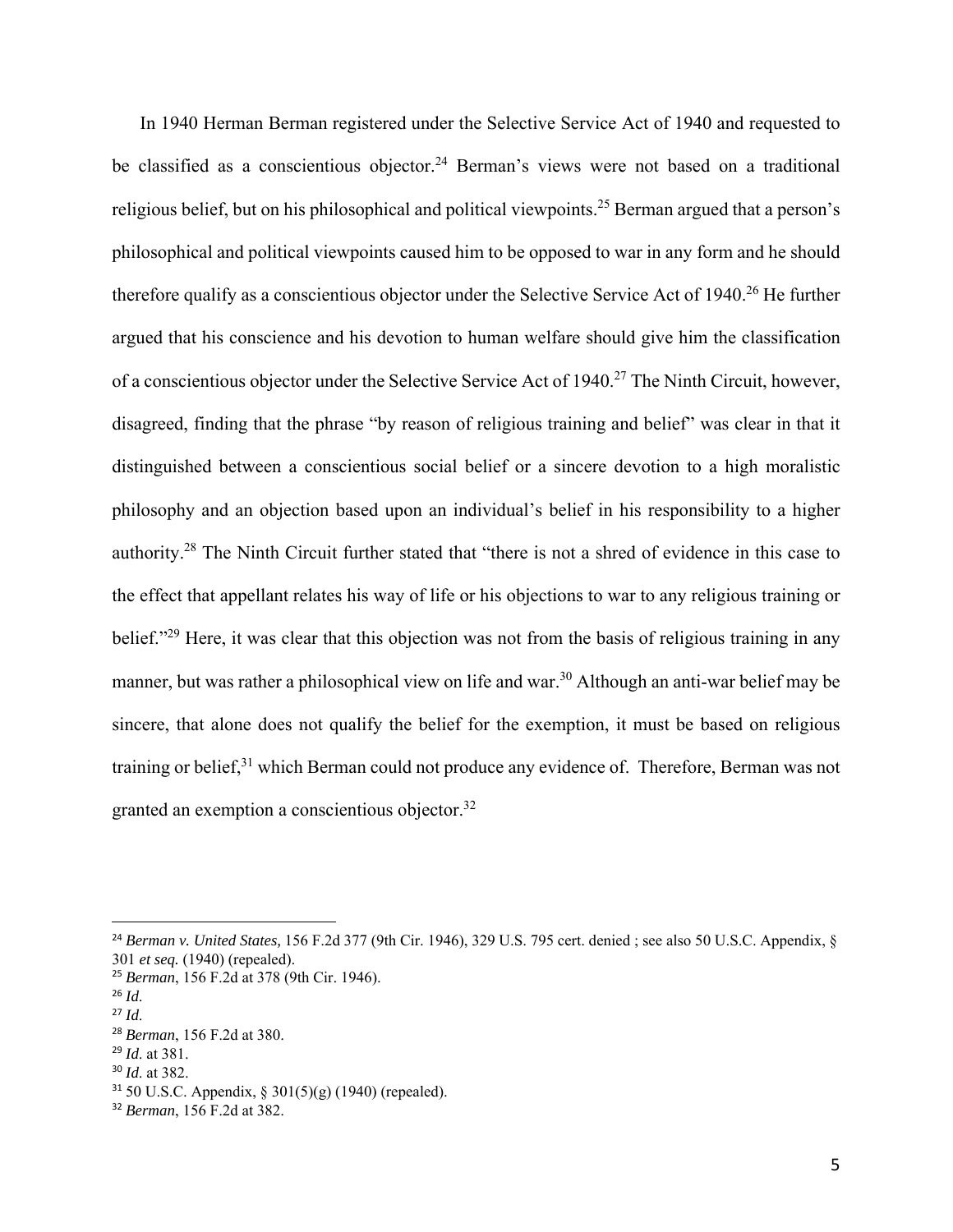In the Vietnam War, all males residing in the United States between the ages of eighteen and twenty-six were required to register with the Selective Service system as part of the Universal Military Training and Service Act of 1948.<sup>33</sup> Section 456(j) of the 1948 Act exempted from combatant training and service in the armed forces of the United States those persons who by reason of their religious training and belief are conscientiously opposed to participation in war in any form.34 However, the legislature went further to include that "the term 'religious training and belief' does not include essentially political, sociological, or philosophical views, or a merely personal code."<sup>35</sup> Notably, Congress changed the language of  $456(i)$  in the 1948 Act to include those whose religious training and belief was to be defined as "an individual's belief in a relation to a Supreme Being, involving duties superior to those arising from any human relation."<sup>36</sup> The change signified a move from the word God in the 1940 Act, to Supreme Being in the 1948 Act. The chronology shows that with each iteration of the law, the exemption was slowly being expanded, but it would require careful analysis by the courts to determine what Congress actually intended when it changed God to Supreme Being. Again in 1948, as in previous editions, a conscientious objector may be assigned to noncombatant service, or, if he is found to be conscientiously opposed to participation in such noncombatant service, will be ordered to such civilian work contributing to the maintenance of the national health, safety.<sup>37</sup>

Two decades after the passage of the Universal Military Training and Service Act, cases rose to the Supreme Court to resolve ambiguous language in the law as it relates to conscientious objectors.38 Three prominent cases appeared on the Supreme Court's docket that would quickly

<sup>33</sup> 50 U.S.C. § 453 *et seq.* (1948) (repealed); *see also* 90 P.L. 40, 81 Stat. 104 (1967).

<sup>34</sup> 50 U.S.C. § 456(j) (1948) (repealed).

<sup>35</sup> *Id*.

<sup>36</sup> *Id*. See also *Seeger*, 380 U.S. at 172.

<sup>37</sup> *Seeger*, 380 U.S. at 165.

<sup>38</sup> 50 U.S.C. § 456(j) (1958 ed.) (repealed).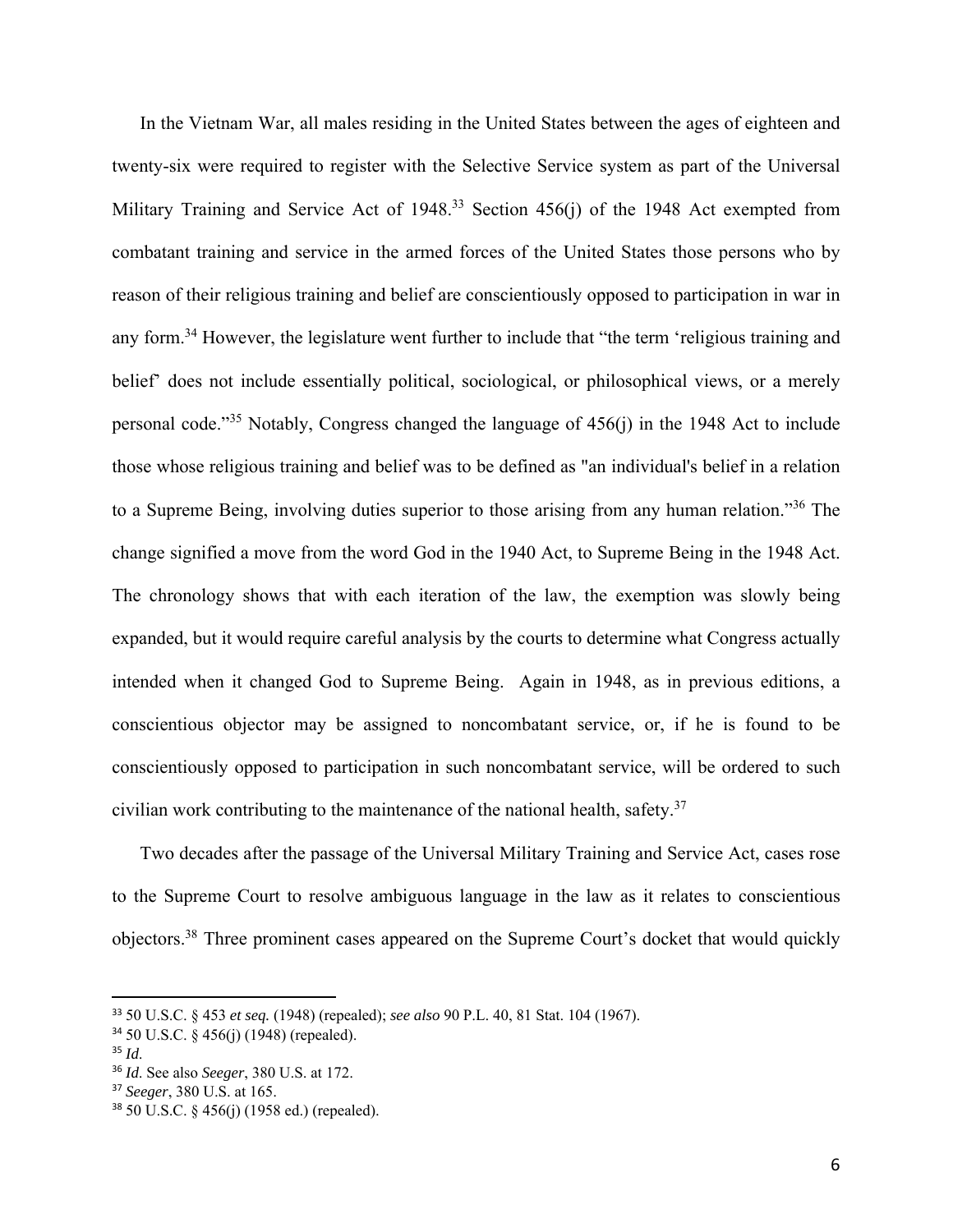shape the understanding of how conscientious objectors would be defined moving forward by determining what Congress intended by the change from God to Supreme Being in the 1948 Act.

In *United States v. Seeger*, the Court took on the question of what sort of belief[s] can warrant consideration for a conscientious objection under the Universal Military Training and Service Act in section 456(j).<sup>39</sup> Specifically, the parties,<sup>40</sup> who did not hold traditional pacifist religious beliefs but rather moral beliefs about war in general,<sup>41</sup> argued that section  $456(i)$  is unconstitutional because the conscientious objections exemption does not allow nonreligious conscientious objectors in violation of the Free Exercise and Establishment Clauses.42 The Court stated that the expression "Supreme Being" rather than the designation "God" in the 1948 Act broadened the exemption to incude religious training and belief to embrace all religions whether traditional or not and to exclude political, sociological, or philosophical views.<sup>43</sup> The Court came to this understanding following a review of the Congressional intent of 50 U.S.C. § 456(j), where it was determined that Congress intended the phrase Supreme Being to replace God in the 1948 Act in order to reflect diverse sects in the United States and broaden the scope of conscientious objection exemptions.44

Further, the Court created and then emphasized the use of the "parallel belief" test in determining whether a person's sincere and meaningful belief(s) occupy a place in the life of its possessor a belief system that is parallel to that of an orthodox religion's belief to God.45 The Court then found that the conscientious objector challengers did hold sincere religious beliefs, based on

<sup>39</sup> *Seeger*, 380 U.S. at 165.

<sup>&</sup>lt;sup>40</sup> Seeger is a consolidated case of three separate actions raising the same legal question.

<sup>&</sup>lt;sup>41</sup> Seeger in particular beliefs focused on ethical and moral opposition to war.

<sup>42</sup> *Seeger*, 380 U.S. at 165.

<sup>43</sup> *Id*.

<sup>44</sup> *Id*. at 174-176 (discussing *Berman v. United States,* 156 F.2d 377 (9th Cir. 1946)).

<sup>45</sup> *Id*. at 166.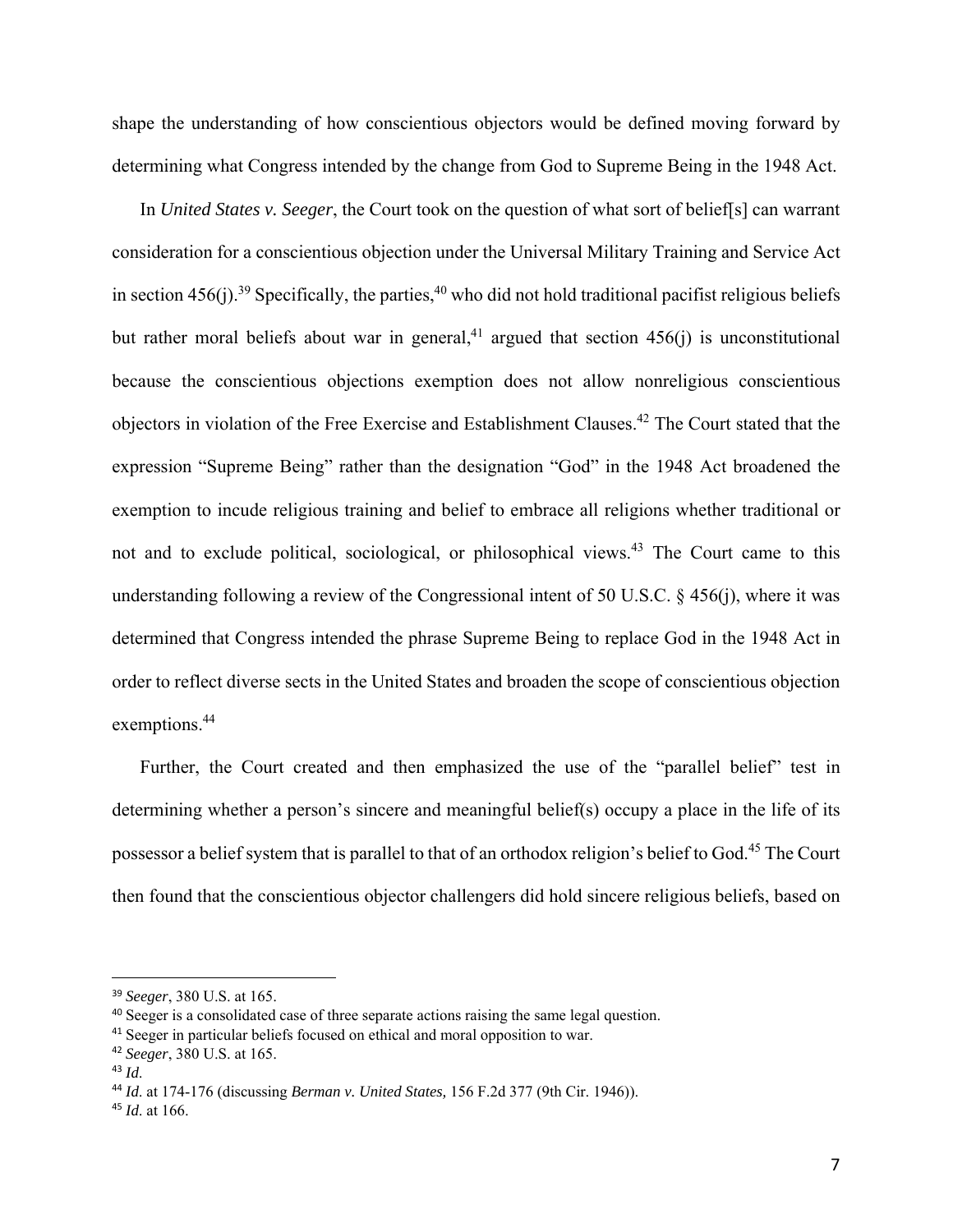religious training and belief in relation to God that were not essentially based on political, sociological, or philosophical views.<sup>46</sup> Importantly, the Court emphasized that this parallel belief test avoids imputing to Congress an intent to classify different religious beliefs, exempting some and excluding others in line with the Religion Clauses.<sup>47</sup>

Five years later, in *Welsh v. United States* the Court took on another case regarding the interpretation of sincerely held beliefs for conscientious objectors under section  $456(i).$ <sup>48</sup> Here, Welsh argued that his belief, which is purely ethical and morally based, entitled him to conscientious objection exemption.<sup>49</sup> Welsh was opposed to war in any form based on his desire to benefit the welfare of humanity and that belief would be in opposition with military service which he viewed as futile and self-defeating, and that from a moral standpoint, war is unethical.<sup>50</sup> The Court returned to the parallel belief test that it created five years prior in *Seeger v. United*  States.<sup>51</sup> In finding that Welsh's beliefs were sincere and were not essentially political, sociological, or philosophical, the Court stated that "those who fall outside the exemption are those whose beliefs are not deeply held and those whose objection to war does not rest on moral, ethical, or religious principle but policy, pragmatism, or expediency."<sup>52</sup> Welsh clearly did not base his objections on policy, pragmatism, or expediency when he stated that "human life is valuable, therefore I will not injure or kill another human being."<sup>53</sup> The Court elaborated that section  $456(i)$ required no more than to demonstrate that a nonorthodox belief such as deeply held moral or ethical beliefs are held with the conviction of those with beliefs in an orthodox religion.<sup>54</sup> The importance

<sup>46</sup> *Id*. at 187-188.

<sup>47</sup> *Id*. at 176.

<sup>48</sup> *Welsh v. United States*, 398 U.S. 333 (1970).

<sup>49</sup> *Id*. at 335.

<sup>50</sup> *Id*. at 338.

<sup>51</sup> *Id*. at 339.

<sup>52</sup> *Id*. at 342-343.

<sup>53</sup> *Welsh*, 398 U.S. at 343.

<sup>54</sup> *Id*. at 343-344.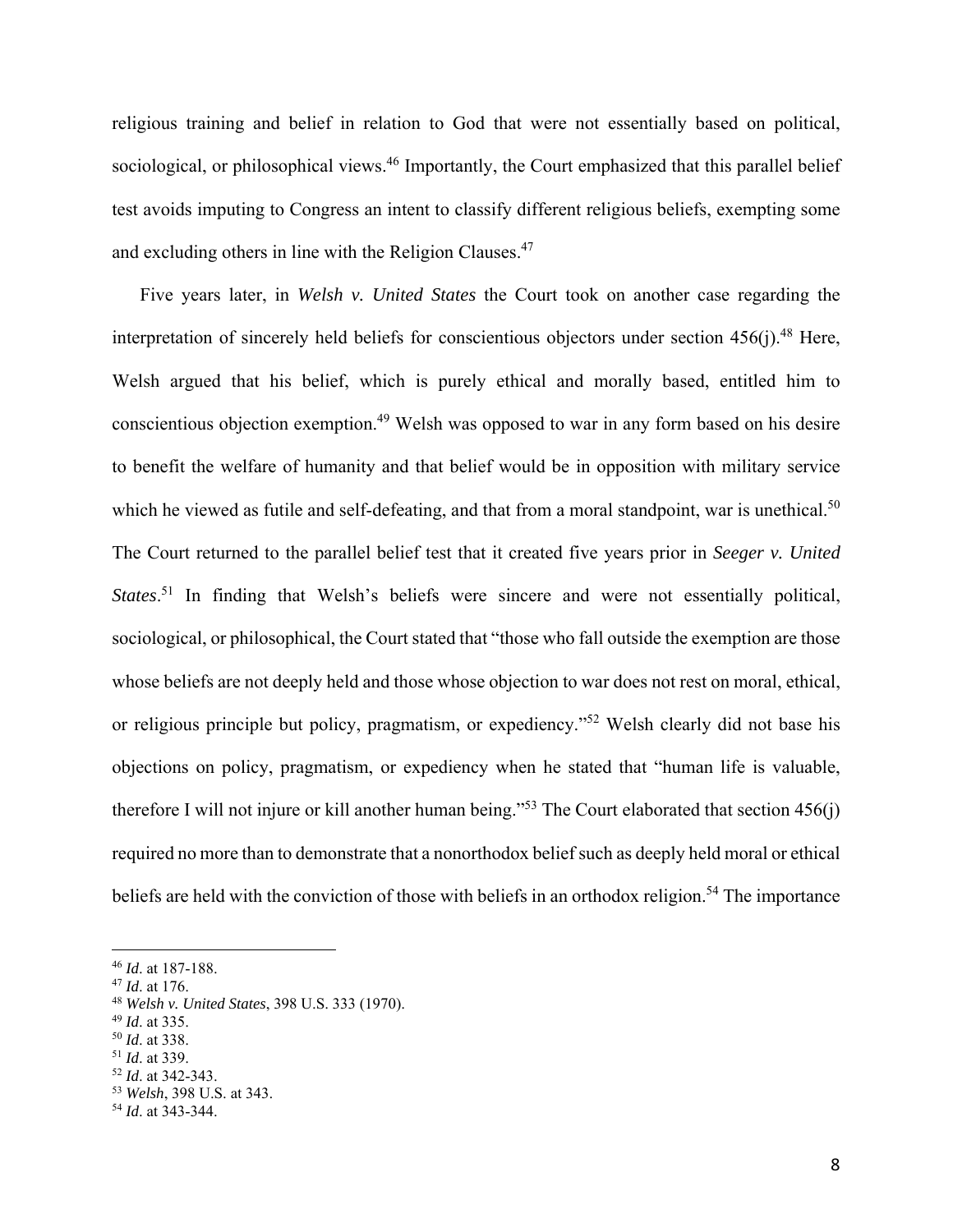of *Welsh v. United States* highlights the practical effect of the parallel position test to God that even non-theistic or agnostic views can satisfy the conscientious objection exemption under the 1948 Act if there is a belief that holds a resemblance to the view and relation of God in a traditional belief.

Only one year later *Gillette v. United States*, 55 another consolidated case, appeared on the Court's docket regarding conscientious objectors under section  $456(i)^{56}$  of the Act.<sup>57</sup> Here, the petitioner's claimed they should be exempted from induction into military service as a conscientious objector because the Vietnam War was an unjust war, and they were therefore opposed to just this war.<sup>58</sup> The Court, however, was quick to differentiate between those with deeply held views based on religious training or belief that were opposed to all wars because of their religious belief or training and those who were simply opposed to a particular or singular war.<sup>59</sup> Reviewing Congressional intent, it was clear that section 456(j) was intended to protect conscientious objectors who opposed all war, not those involving opposition to a particular war only.60 Here, it is clear and obvious that these petitioners' claims are not based on religious training or belief that put them in opposition with war in general, but rather only in opposition to the Vietnam War, which does not align with the exemptions in section  $456(i)$ .<sup>61</sup>

As the Vietnam War wound down, the need to induct individuals into military service decreased and the United States moved to an all-volunteer military force.<sup>62</sup> Although there are

 $55$  The petitioners additionally asserted claims that section 456(j) violated the free exercise and establishment clauses, which will be addressed in Section III.

 $56$  Note that under all three cases section  $456(i)$  of the Act reflects the 1948 Act where Congress officially designated Supreme Being rather than God in the 1948 Act, leading to the challenge and decision in *United States v. Seeger*. <sup>57</sup> *Gillette v. United States*, 401 U.S. 437 (1971).

<sup>58</sup> *Id*. at 437.

<sup>59</sup> *Id*. at 439.

<sup>60</sup> *Id*. at 446.

<sup>61</sup> *Id*. at 447.

<sup>62</sup> Public Law 19-129 (1971).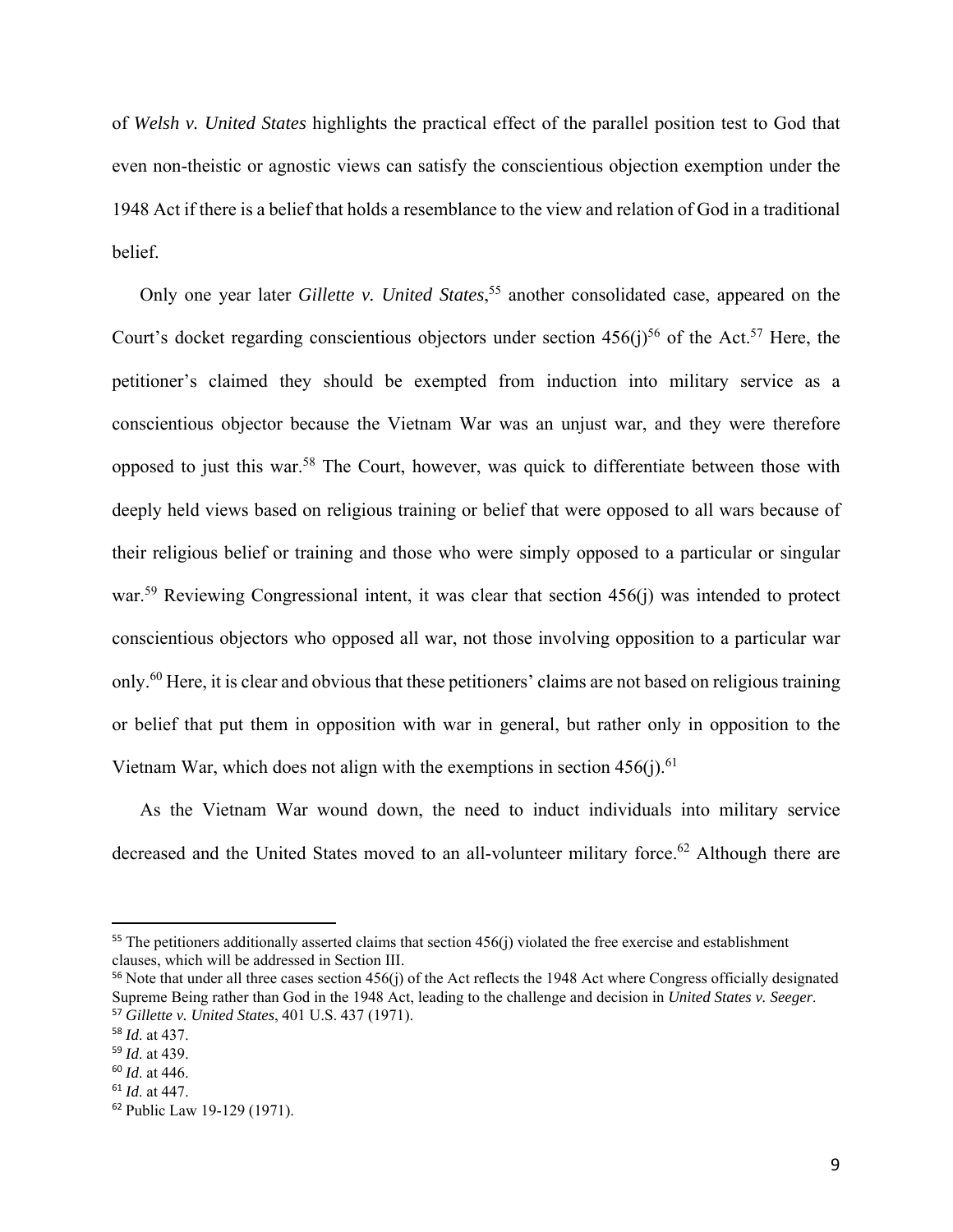current laws regarding Selective Service, which include strong protections for conscientious objectors, cases have not come across the Supreme Court's docket since the Vietnam War.<sup>63</sup> That leaves the three prior cases as the last significant Supreme Court cases to clarify the treatment of conscientious objectors and how to determine if there is or is not a deeply and sincerely held belief held by an individual that warrants classification as a conscientious objector.

## **B. The Military Selective Service Act.**

Currently, the Act is codified as 50 U.S.C.  $\S 3801<sup>64</sup>$  Although the Selective Service system is not presently inducting individuals for military service, its provisions are in place in the event that a draft is implemented. This law allows conscientious objectors to be exempt from combat military service when:

> "a registrant's objection [is] founded on religious training and belief; it may be based on strictly religious beliefs, or on personal beliefs that are purely ethical or moral in source or content and occupy in the life of a registrant a place parallel to that filled by belief in a Supreme Being for those holding more traditionally religious views."<sup>65</sup>

As in prior Selective Service laws, conscientious objectors are allowed opportunities for noncombative service opportunities, labeled as alternative service options.<sup>66</sup>

This current Act is further laid out in Federal Regulations.<sup>67</sup> These regulations clarify the protections afforded to conscientious objectors and how their beliefs or views will be assessed to

<sup>63</sup> But see *Alhassan v. Hagee*, 424 F.3d 518 (7th Cir. 2005) (Denying an active servicemember's desire to be considered a conscientious objector before deployment when no mention of his religious beliefs or desire to be a conscientious objector existed before his orders to deploy); *Hanna v. Sec'y of the Army*, 513 F.3d 4 (1st Cir. 2008) (No basis in fact to deny conscientious objection exemption when claimants objections stem from religious convictions); Watson v. Geren, 569 F.3d 115 (2d Cir. 2009) (No basis in fact for a finding of a denial of a conscientious objection exemption).

<sup>64</sup> 50 U.S.C. § 3801 *et seq.*

<sup>65</sup> 32 C.F.R. § 1636.3 *et seq.*

<sup>66</sup> 32 C.F.R. 1630.11; 32 C.F.R. § 1630.16.

<sup>67</sup> 32 C.F.R. § 1636.6.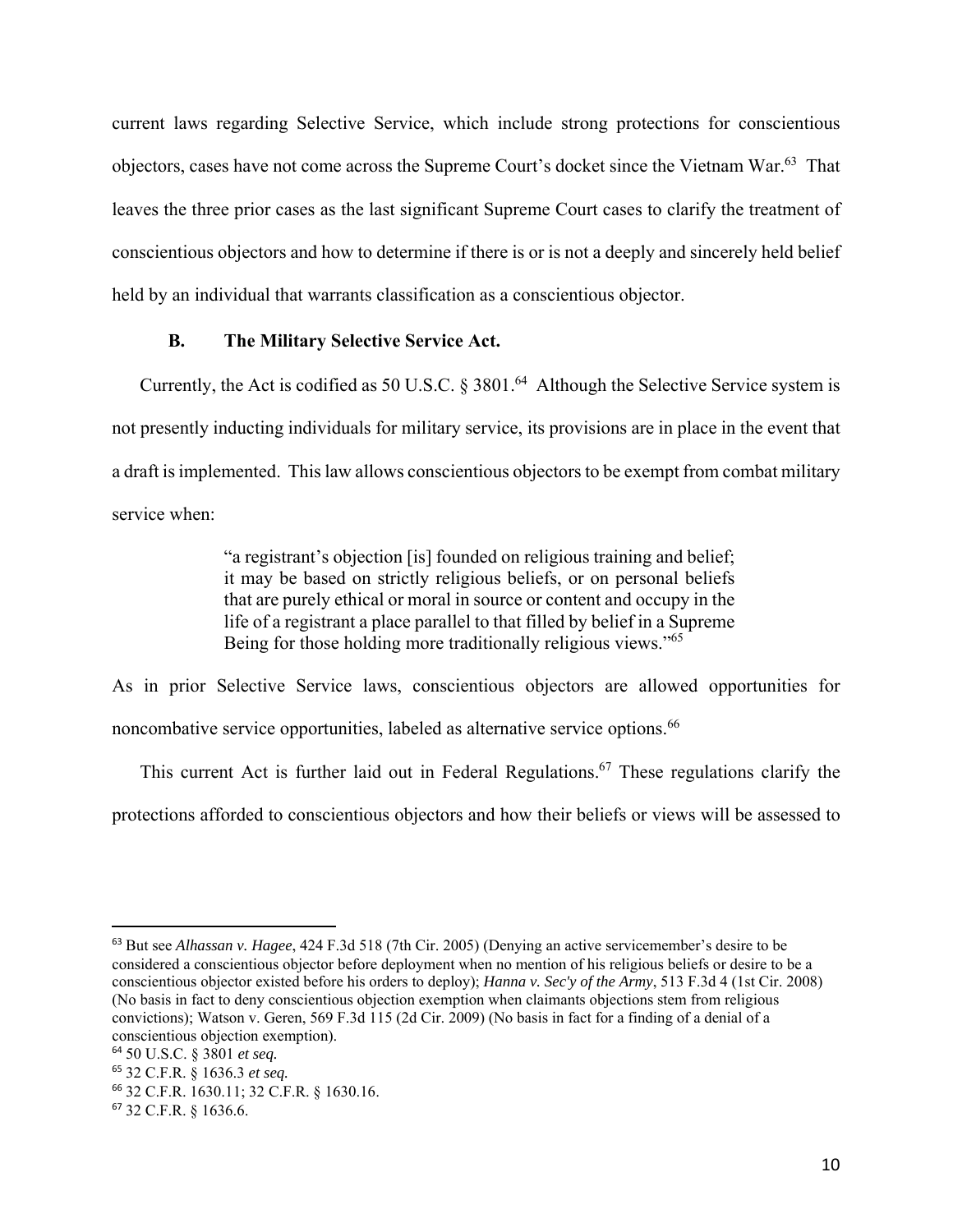determine their future service.<sup>68</sup> The regulations also state the role of the Selection Board in determining how a conscientious objector is evaluated.<sup>69</sup>

An individual does not need to be a member of a traditional peace church or a specific religion to qualify.70 However, if an individual does identify that their beliefs are those of a traditional church or religious organization that individual must show that his beliefs adhere to that specific church or religious organization, whether he is affiliated with the institution or not.<sup>71</sup> The Board may inquire into a specified church or organization if the individual identifies the church or religious organization when claiming a conscientious objection.<sup>72</sup>

When an individual is not claiming a conscientious objection based on a traditional claim.<sup>73</sup> but the claim is based primarily on moral or ethical principles, Federal Regulations adopted and continue to employ the parallel belief test created by the Supreme Court.<sup>74</sup> Further, the individual does not need to use any formal or conventional language when describing the non-traditional objection.75 Finally, and importantly, the Board cannot reject beliefs and claims of conscientious objections because they find them incomprehensible or inconsistent with their own beliefs.76

The current construction of the Act was clearly guided by the Court's opinions and interpretations of the historical acts. The historical evolution demonstrates how the Act is and was guided by shortcomings of prior acts, particularly by defining religious beliefs too narrowly. Now, the exemptions for conscientious objectors are broad in scope. Even though Congress has not

<sup>68</sup> *Id*.

<sup>69</sup> *Id*.

<sup>70</sup> *Id*. at § 1636.6(b); compare with Pub. L. 65–12, 40 Stat. 76 (1917) (requiring an individual to be a member of a well-recognized religious sect or organization whose principals oppose participation in war in any form). <sup>71</sup> *Id*.

<sup>72</sup> 32 C.F.R. § 1636.3(d).

<sup>73</sup> *See* Pub. L. 65–12, 40 Stat. 76 (1917).

<sup>74</sup> See *Seeger*, 380 U.S. at 166.

<sup>75</sup> 32 C.F.R. § 1636.3(f).

<sup>76</sup> *Id*.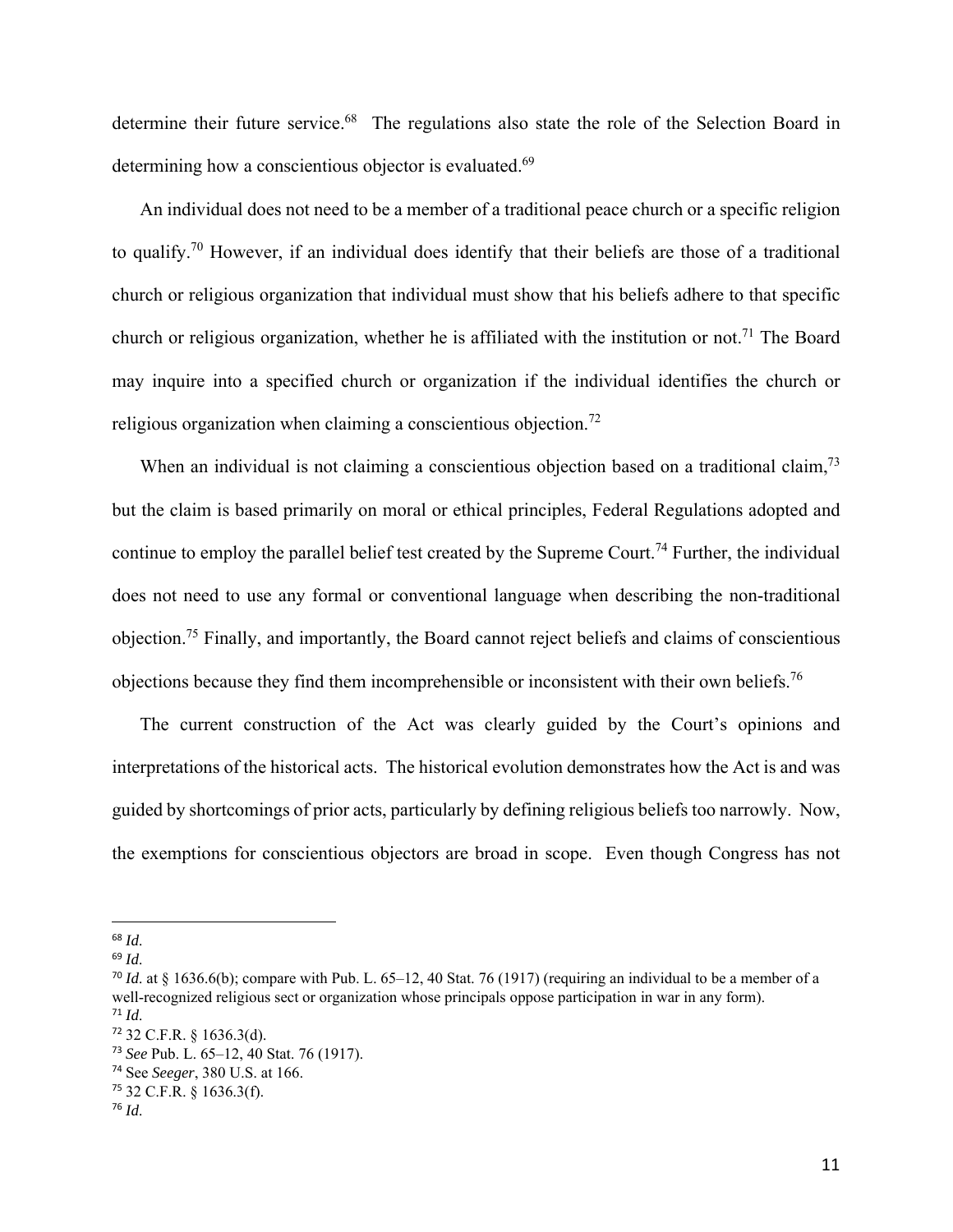enacted the Act to induct individuals into service, litigation has been few and far between challenging the Act against the Religion Clauses showing that its construction may have struck the appropriate balance in defining conscientious objectors and their respective views.

## **III. THE ESTABLISHMENT CLAUSE**

The treatment of Establishment Clause cases in the United States vary. Although the Religion Clauses can, and do, intersect, the Court has laid out different tests for the Free Exercise Clause and Establishment Clause. Establishment Clause cases are traditionally funneled through the test set forth in *Lemon v. Kurtzman*. 77 Free Exercise Clause cases are traditionally brought under the strict scrutiny standard of review under *Sherbert v. Verner*. 78 This section will address a hypothetical challenge to the Act claiming that it violates the Establishment Clause.

The Establishment Clause guarantees that Congress shall pass no law respecting an establishment of religion.79 In *Lemon*, the Court was posed with the question of whether government aid to religious schools violated the Establishment Clause.<sup>80</sup> The Establishment Clause ensures no government sponsorship, financial support, or entanglement with religion.<sup>81</sup> The Court therefore set out a three-prong test to determine if the Establishment Clause was violated.<sup>82</sup> The three-prong test was created to assess whether the statute has a secular purpose, whether the principal or primary effect inhibits or advances religion, and whether there is government entanglement with religion.<sup>83</sup>

<sup>77</sup> *See Lemon v. Kurtzman*, 403 U.S. 602 (1971).

<sup>78</sup> *See Sherbert v. Verner*, 474 U.S. 398, (1963). Note that the RFRA restored that primacy of this decision to be the controlling analysis for Free Exercise claims.

<sup>79</sup> U.S. Const. amend. I.

<sup>80</sup> *Lemon*, 403 U.S. at 606.

<sup>81</sup> *Id*. (citing *Walz v. Tax Comm'n of City of New York*, 397 U.S. 664 (1970)).

<sup>82</sup> *Lemon*, 403 U.S. at 612-613.

<sup>83</sup> *Id*.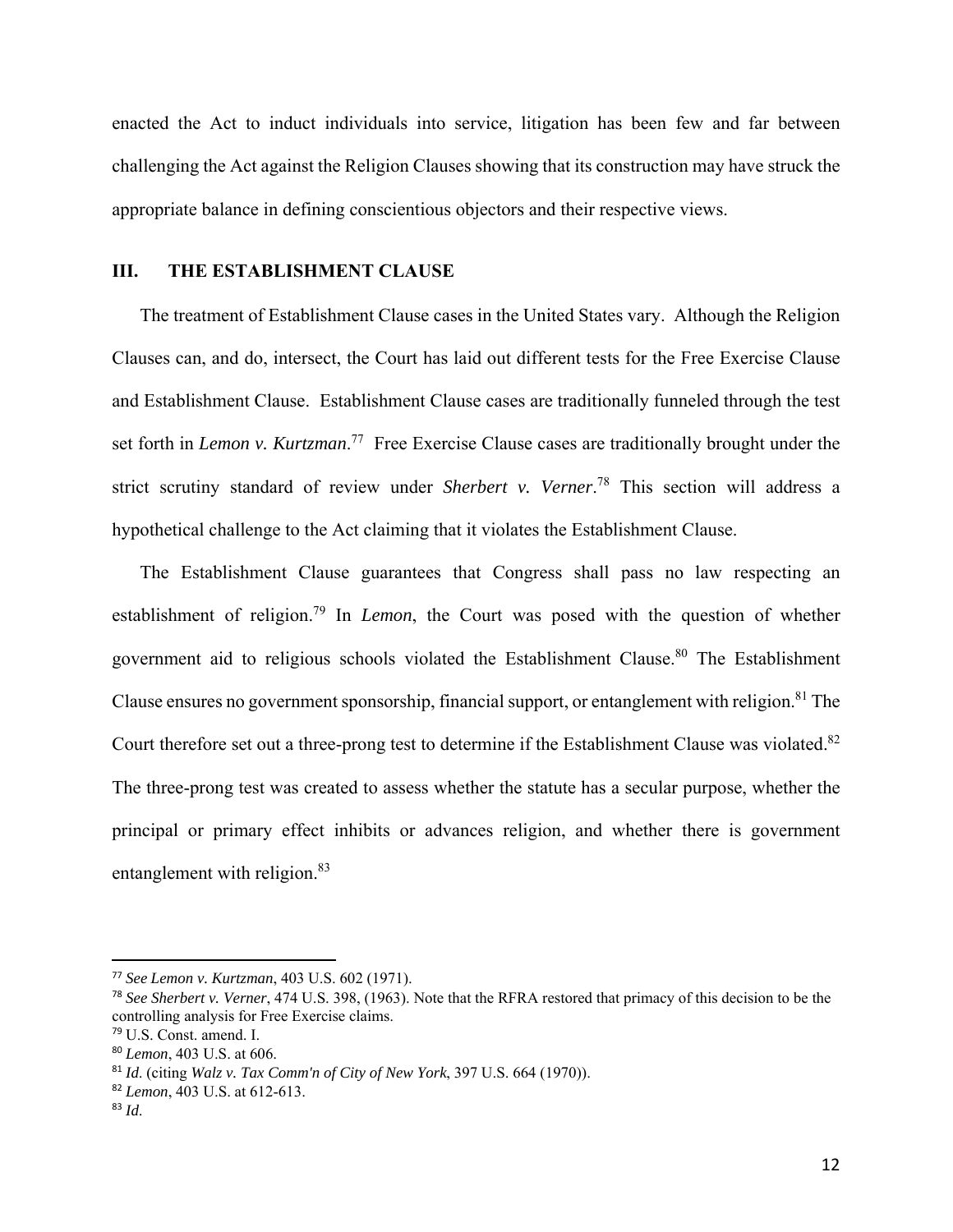In assessing the secular purpose prong, the Court looked to legislative history to quickly conclude there was no legislative intent to advance religion and was rather to enhance the quality of secular education, thus the first prong was satisfied.<sup>84</sup> In assessing the effects prong of whether religion was advanced or inhibited, the Court again looked to the legislative history and concluded that there was no intent to advance or inhibit any religion. $85$ 

The entanglement prong<sup>86</sup> of the test required a more detailed assessment because total separation of church and state is not possible in an absolute sense, as some relationship between the two is inevitable.<sup>87</sup> Rather, "the objective is to prevent the intrusion of either the church or state into the precincts of the other."88 Further explaining the aim of the excessive entanglement prong the Court stated that "we must examine the character and purposes of the institutions that are benefited, the nature of the aid that the State provides, and the resulting relationship between the government and the religious authority."89

The Court had a prior opportunity to elaborate on the excessive entanglement analysis in *Walz v. Tax Comm'n of City of New York* in 1970.<sup>90</sup> In *Walz*, the Court stated the entanglement prong is a test of degree of entanglement.<sup>91</sup> There the Court reasoned that taking away tax exemptions for religious-held properties would actually increase government entanglement by giving rise to tax valuation of church property, tax liens, tax foreclosures, and direct conflicts with religious

<sup>84</sup> *Id*. at 613.

<sup>85</sup> *Id*.

<sup>86</sup> In *Lemon*, the Court found that both the Pennsylvania and Rhode Island statutes violate the third prong, and therefore the establishment clause, because there was clear entanglement between church and state aid, such as religious teachers teaching secular subjects, the handbook referring to the synodal law, and the school being presided over by a religious figure.

<sup>87</sup> *Lemon*, 403 U.S. at 614.

<sup>88</sup> *Id*. (citing *Walz v. Tax Comm'n of City of New York*, 397 U.S. 664 (1970)).

<sup>89</sup> *Id*. at 615.

<sup>90</sup> *Walz v. Tax Comm'n of City of New York*, 397 U.S. 664 (1970).

<sup>91</sup> *Id*. at 674.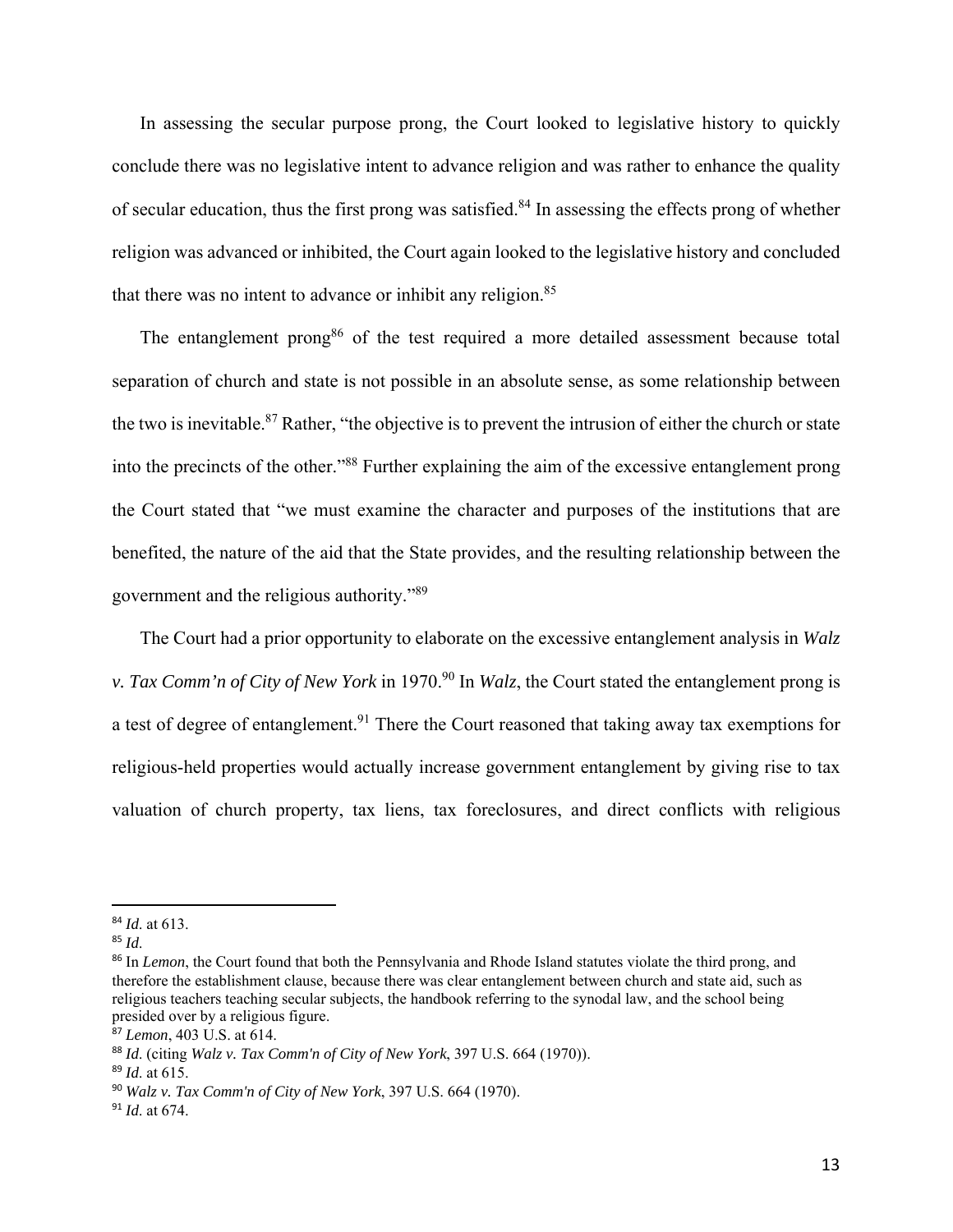establishments.<sup>92</sup> Further, the grant of a tax exemption is not government sponsorship of religion because no revenue is transferred to the church or religious institution, but rather abstains from demanding that the church support the state.<sup>93</sup> Finally, the Court concluded that although there is minimal and remote involvement between church and state, that relationship is fine here as it serves a purpose to restrict that relationship and reinforce the desired separation between the two, as separation does not require absence of all contact.<sup>94</sup>

## **A. The Conscientious Objection Exemption Does Not Violate the Establishment Clause**

To assess whether the conscientious objection exemption violates the *Lemon* test, we first ask whether the exemption has a secular purpose.

Here, the secular purpose prong is clearly satisfied as the conscientious objection exemption promotes social stability as well as religious freedom, which is a civil right.

The second prong of the test slightly mirrors the first prong, in assessing whether the law at issue promotes or inhibits religion. 95 There is no promotion or inhibition of religion in the Military Selective Service Act. The Act's regulations make clear that the Board members are not free to reject beliefs because they find them incomprehensible or inconsistent with their own beliefs.<sup>96</sup> One of the possible ways in which a religion may be inhibited or promoted is if a Board member departs from their obligations and favors or disfavors one religion. In the event of that occurrence, the individual on the Board would be violating the challenger's First Amendment protections under the Establishment Clause.

<sup>92</sup> *Id*.

<sup>93</sup> *Id*. at 675.

<sup>94</sup> *Id*. at 676.

<sup>95</sup> *Id*.

<sup>96</sup> 32 C.F.R. § 1636.6(f).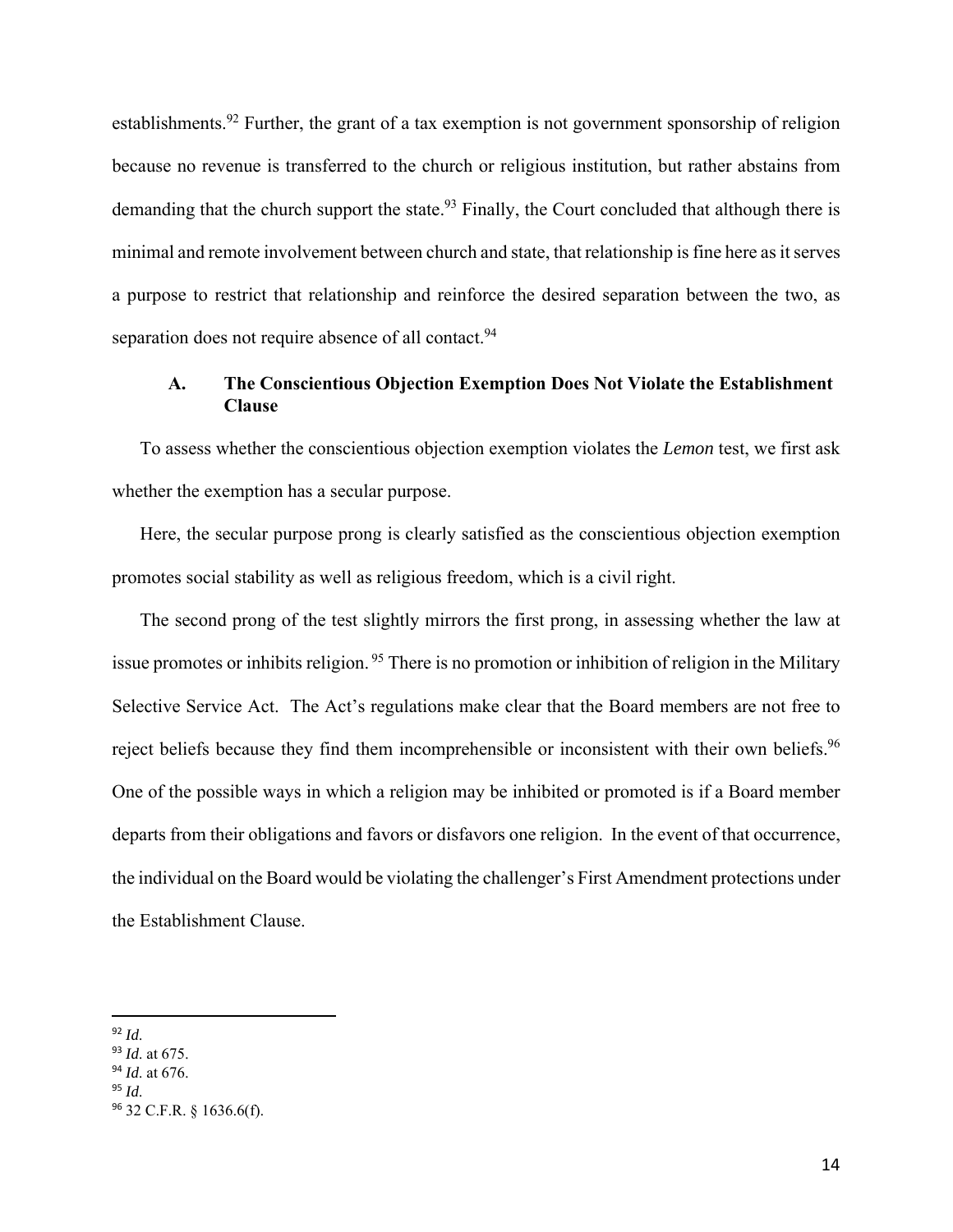Individuals challenging prong two of the test may find difficulty, as all religions, religious training, or beliefs are considered, as long as they are sincere and in opposition to war and combat training in any form.<sup>97</sup> The law on its face does not discriminate against any one religion, nor does it promote any one religion. The law is carefully drafted to steer clear of Establishment Clause violations. In fact, the petitioner in *Gillette v. United States* attempted to make that very argument challenging that the 1948 Act violated the Establishment Clause by favoring traditional religions over his beliefs.98 Not only did the petitioner fail on other grounds, the Court was quick to strike down that argument, noting that the objection must have a grounding in "religious training and belief," which he did not, but no particular sectarian affiliation or theological position is required, <sup>99</sup> therefore neither favoring or inhibiting any religion, and satisfying prong two of the test.

The third prong requires the assessment of whether the law excessively entangles the government and church. 100 Here, it is abundantly clear that allowing conscientious objectors to be placed into alternate service or noncombatant training serves the purpose of separating church and state, rather than entangling the two. If the Board had to treat each individual objector separately and individually, by placing restrictions on their military involvement and training once inducted under the Act, the government would quickly become excessively entangled in each respective objector's religion. By allowing exceptions for conscientious objectors to be placed into alternate service or noncombatant training, the spheres of influence of church and state only touch tangentially, not intertwine impermissibly. $101$ 

<sup>97</sup> 50 U.S.C.S. § 3806(j).

<sup>98</sup> *Gillette*, 401 U.S. at 450.

<sup>99</sup> *Id*.at 451.

<sup>100</sup> *Lemon*, 403 U.S. at 614.

<sup>&</sup>lt;sup>101</sup> One potential argument to be made is that allowing exceptions at all for conscientious objectors is a violation of the establishment clause in itself. That argument fails for two reasons. First, the *Walz* opinion already concluded that there can be minimal involvement of church and state if the purpose of the law is to restrict the two and reinforce the separation between them, which is clearly the purpose here. Second, there would be an overt violation of the free exercise clause and that argument would fail by violating the free exercise clause under *Sherbert*.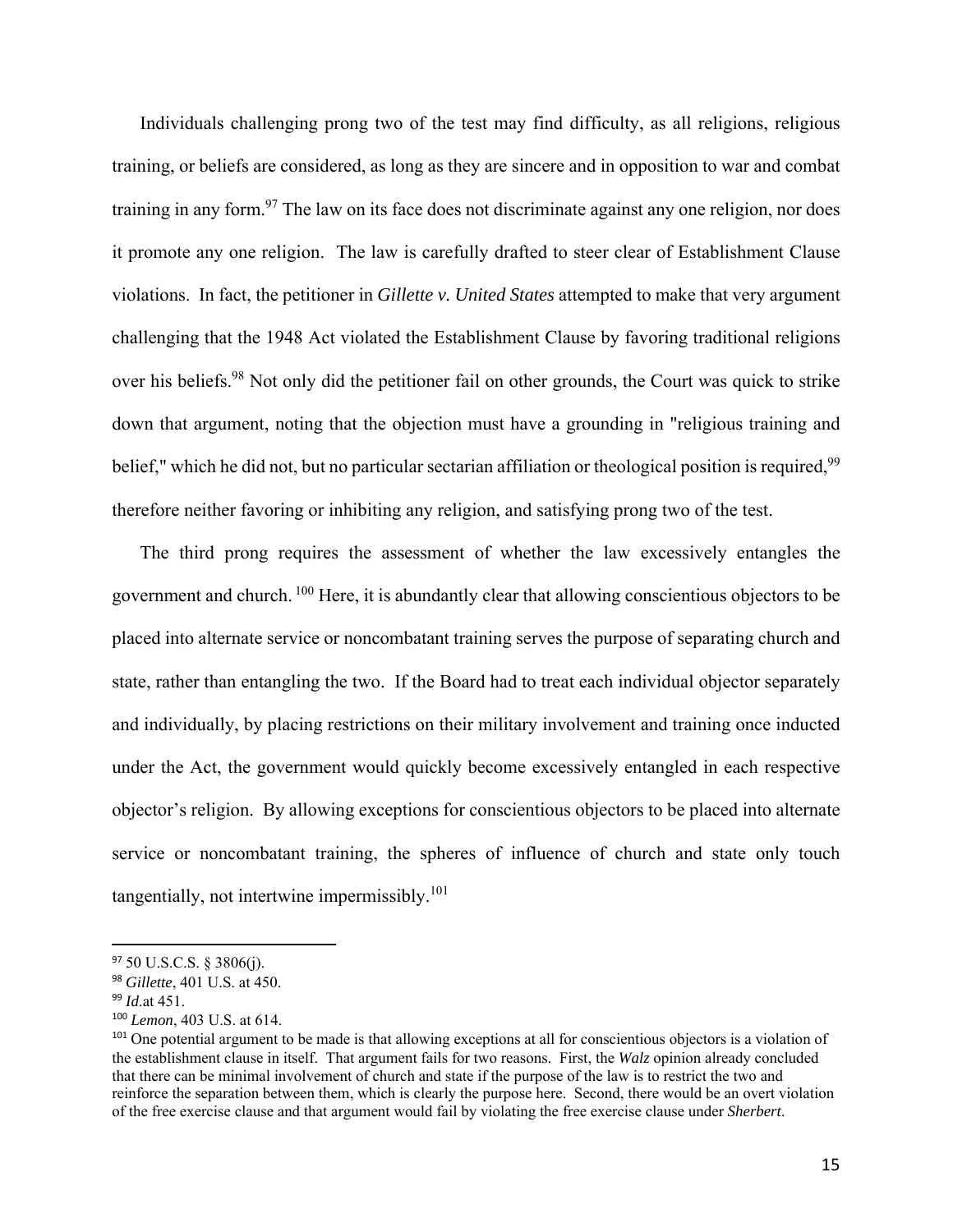It is clear that the conscientious objection exemption of the Act does not violate the Establishment Clause. The Act satisfies the three-prong test and will not impermissibly promote or inhibit any one religion.

## **IV. FIRST AMENDMENT PROTECTIONS IN STATUTE, THE RELIGIOUS FREEDOM RESTORATION ACT.**

This section will assess whether the RFRA requires the conscientious objection exemption under the strict scrutiny analysis by examining a hypothetical challenge to the Act under the RFRA if there were no such exemption available under the Act.<sup>102</sup> The RFRA follows the traditional analysis the Supreme Court enacted to test whether the Free Exercise Clause has been violated.<sup>103</sup> Similar to the analysis of whether the Free Exercise Clause has been violated, the RFRA asks whether the law at issue substantially burdens an individual's ability to exercise their religion.<sup>104</sup> If the law does substantialy burden a person's exercise of religion, the next question is whether it furthers a compelling governmental interest and is the least restrictive means of accomplishing that interest. If the law does not further those interests then the law should be invalidated as a violation of RFRA.105 In *Sherbert v. Verner*, the Court was posed with a challenge asserting that denying a person unemployment compensation benefits violated the Free Exercise Clause. The question was whether the state could burden an individual's exercise of religion without furthering a compelling government interest.106 In *Sherbert v. Verner*, the Court stated that if there is a compelling government interest, such as public safety, peace or order, an individual's exercise of religion may be burdened. $107$ 

<sup>102</sup> U.S. Const. amend. I.

<sup>103</sup> 42 U.S.C. § 2000bb *et seq.* (2019).

<sup>104</sup> *Id*.

 $105$  *Id.* 

<sup>106</sup> *See Sherbert,* 474 U.S. 398.

<sup>107</sup> *Id*. at 403.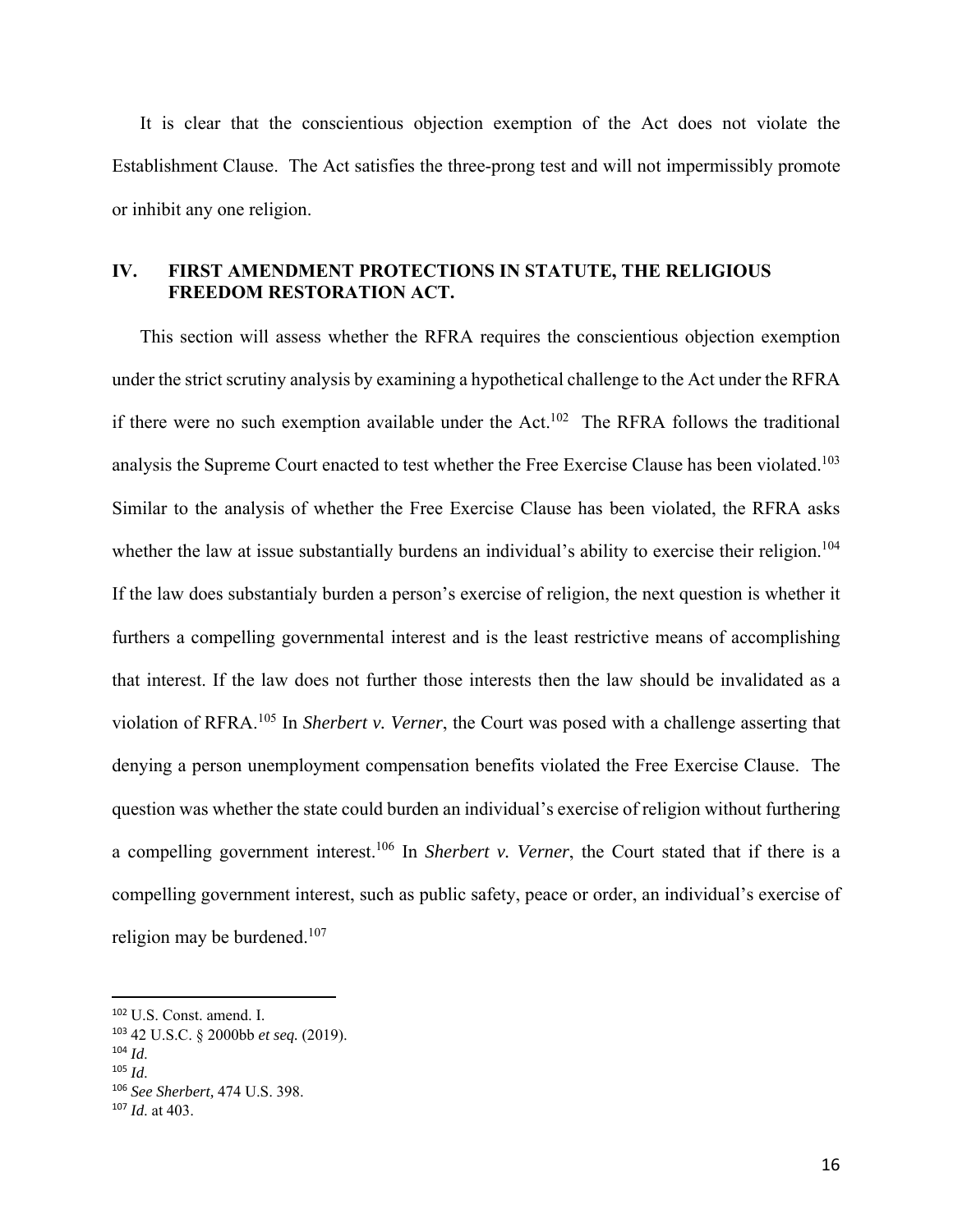However, before diving into the challenge under the RFRA, it is important to take note of how and why the RFRA exists, as well as what would happen to this hypothetical challenge if the RFRA did not exist. In *Employment Div., Dep't of Human Res. of Oregon v. Smith*, the Court abandoned the strict scrutinty analysis in *Sherbert* and stated that if a law was facially neutral towards religion and generally applicable the government or state would be able to substantially burden a persons's exercise of religion.108 Although the RFRA was created to overrule the *Smith* opinion, it is still essential to cover its breadth, as *Smith* was controlling law until 1993, and would be controlling if the RFRA was ever repealed or ruled unconstitutional in its entirety. For that occurrence, the analysis shifts to Justice Scalia's 1990 opinion in *Smith*.

## **A. Challenging the Act Under** *Employment Div., Dep't of Human Res. of Oregon v. Smith***.**

It is clear and obvious that a deeply held and sincere belief, based on a religion or religious training, that opposes an individual to combat training or participation in war in any form allows that individual to be classified as a conscientious objector under the Act.<sup>109</sup> It is further clear that if an individual qualifies as a conscientious objector, it would be a substantial burden to their exercise of religion to induct them into combat training regardless of their objections.

Imagine that the Act did not contain an exemption for conscientious objectors. Under *Smith*, a law that is facially neutral and generally applicable is constitutional even if it burdens a person's exercise of religion.<sup>110</sup> The implication of *Smith* would be that no court would have to require a conscientious objection exemption in the Act because it is facially neutral and generally applicable. In short, the only means of relief for conscientious objectors would be through the legislature.

<sup>108</sup> *Employment Div., Dep't of Human Res. of Oregon v. Smith*, 494 U.S. 872, 879 (1990).

<sup>109</sup> 50 U.S.C. § 3806(j).

<sup>110</sup> *Smith*, 494 U.S. at 879.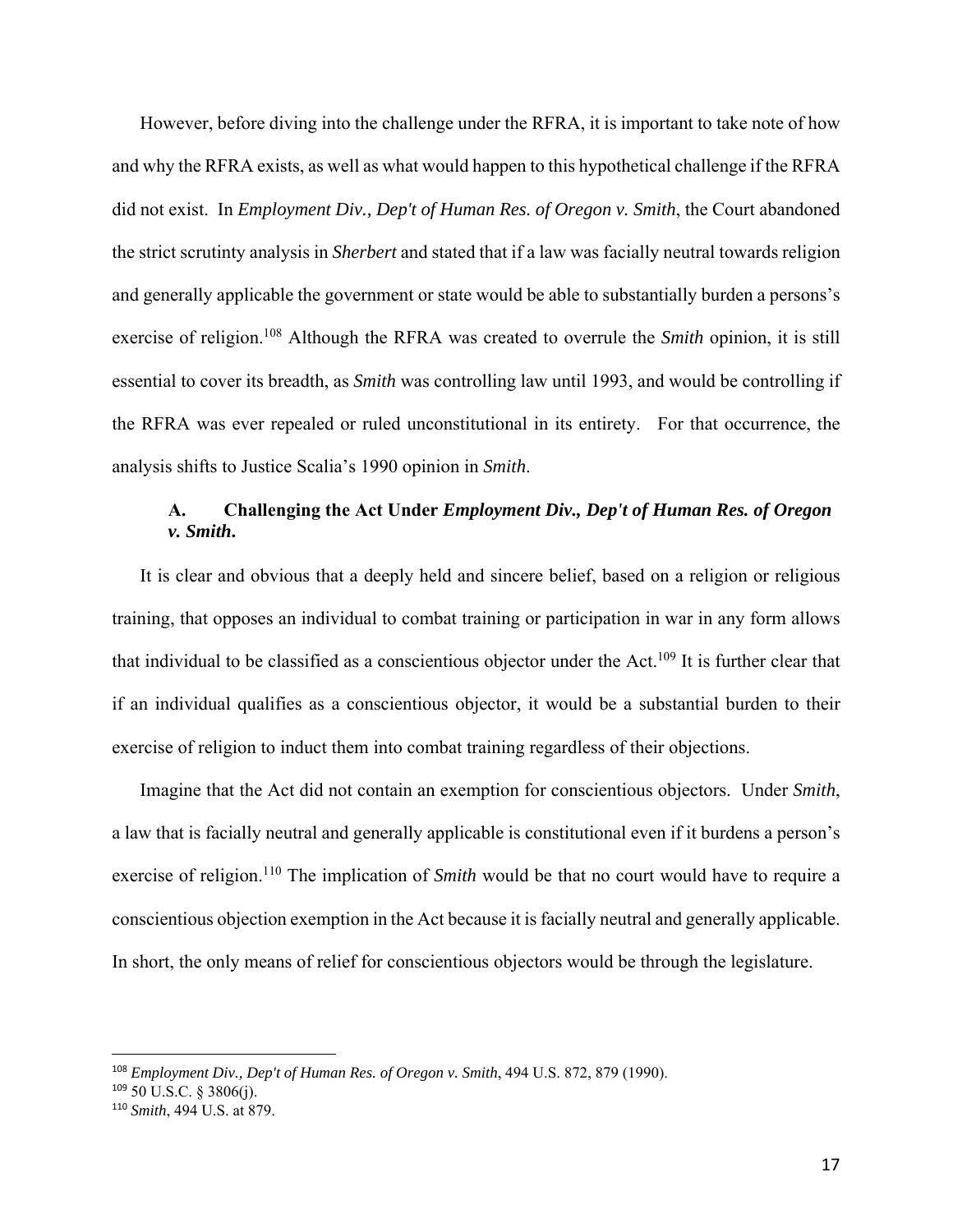Theoretically, from the date of the *Smith* opinion in 1990, to the passage of the RFRA in 1993, and if the RFRA is ever repealed or deemed unconstitutional as a whole, *Smith* would be the controlling law for deferential reviews of religiously neutral laws of general applicability. Therefore, as a facially neutral law of general applicability, the Act would not be required to create exemptions for conscientious objectors. In this hypothetical world, and the real world from 1990 to 1993, a conscientious objector may have been required to abide by their induction into the military for the purpose of combat training if so ordered. Although there is a long historical precedent in the United States of respecting conscientious objectors and the law would have likely retained the exemptions for their objections, *Smith* would not have required exemptions for conscientious objectors at all.

Under *Smith*, the Act would likely be categorized as a neutral law of general applicability and would therefore receive a deferential review by the courts.<sup>111</sup> Under the deferential review, the Act would likely not need to include an exception for conscientious objectors. The law would be upheld because the government does not need a compelling interest as it does under *Sherbert*, but rather only a rational basis for justifying the law. Here, there is a strong argument for why the Act serves a rational basis for the United States for the purpose of the common defense of the country.112

However, in 2019, *Smith* is not controlling law, and the principals of stare decisis and the RFRA require that *Sherbert* is followed for Free Exercise claims.

## **B. The RFRA Was Created to Restore the Compelling Interest Test.**

<sup>111</sup> See *Smith* 494 U.S. 872.

<sup>112</sup> *See* U.S. Const. Art. I, Sec. 8 (The Congress shall have Power To … provide for the common Defence and general Welfare of the United States), (To raise and Support Armies), (To make Rules for the Government and Regulation of the land and naval forces), and (To make all Laws which shall be necessary and proper).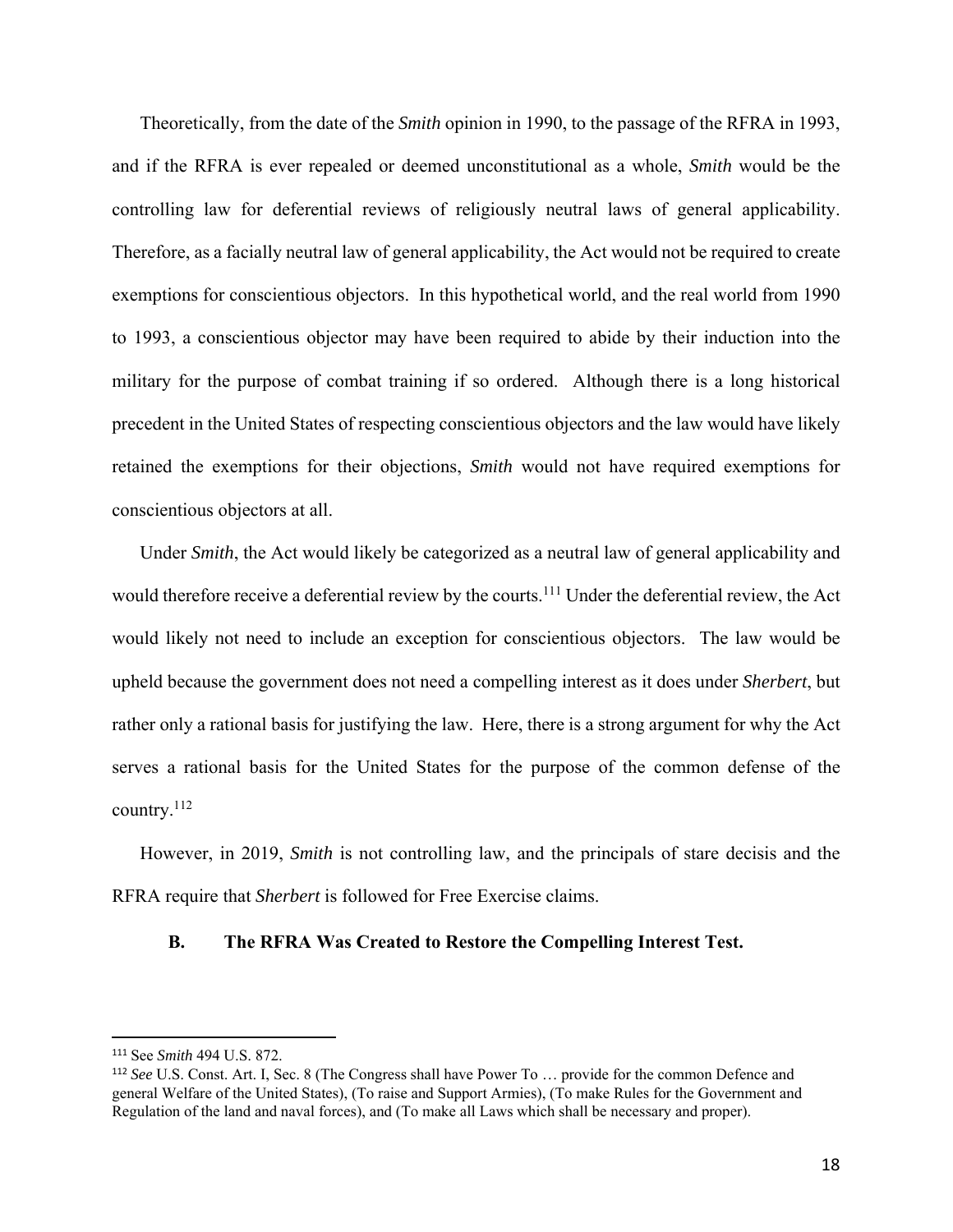In 1993, Congress passed the RFRA in response to *Smith*.<sup>113</sup> The RFRA provides that "laws 'neutral' toward religion may burden religious exercise as surely as laws intended to interfere with religious exercise; and governments should not substantially burden religious exercise without compelling justification."114 Further, the purpose of the Religious Freedom Restoration Act is to "restore the compelling interest test<sup>115</sup> and to provide a claim or defense to persons whose religious exercise is substantially burdened by the government."<sup>116</sup>

The RFRA provides that the government shall not substantially burden a person's exercise of religion even if the burden results from a rule of generally applicability.<sup>117</sup> However, the government may substantially burden a person's exercise of religion only if it demonstrates that the application of the burden to the person (1) is in furtherance of a compelling government interest and  $(2)$  is the least restrictive means of furthering that compelling government interest.<sup>118</sup>

Two seminal cases by the Court control when a person's exercise has been burdened, thus triggering a violation of the RFRA.119 In *Wisconsin v. Yoder*, a person's exercise of religion is burdened when the state or government "compel[s] an individual, under threat of criminal sanction, to perform acts undeniably at odds with fundamental tenants of their religious beliefs."<sup>120</sup> For the purposes of this Note, the burden discussed in *Yoder*, facing criminal sanctions or choosing person's exercise of religion, is on point for the current discussion of the Act.

<sup>118</sup> 42 U.S.C. § 2000bb-1(b).

<sup>113</sup> 42 U.S.C. § 2000bb *et seq.* (2019).

 $114$  42 U.S.C. § 2000bb(a)(2)-(3).

<sup>115</sup> *Id*. § 2000bb(b)(1); *see also Sherbert v. Verner*, 374 U.S. 398 (1963) (holding that a law must be narrowly tailored and further a compelling interest of the government before the government may burden a person's religious freedom).

<sup>116</sup> 42 U.S.C. § 2000bb(b)(2).

<sup>117</sup> 42 U.S.C. § 2000bb-1(a); *see* 42 U.S.C. § 2000bb(b)(1).

<sup>119</sup> In *Sherbert v. Verner*, the Court ruled that a person's religion is burdened when they are required "to choose between following between following the precepts of [their] religion and forfeiting benefits, on the one hand, and abandoning one of the precepts of [their] religion in order to accept work, on the other hand." <sup>120</sup> *Wisconsin v. Yoder*, 406 U.S. 205, 218 (1972).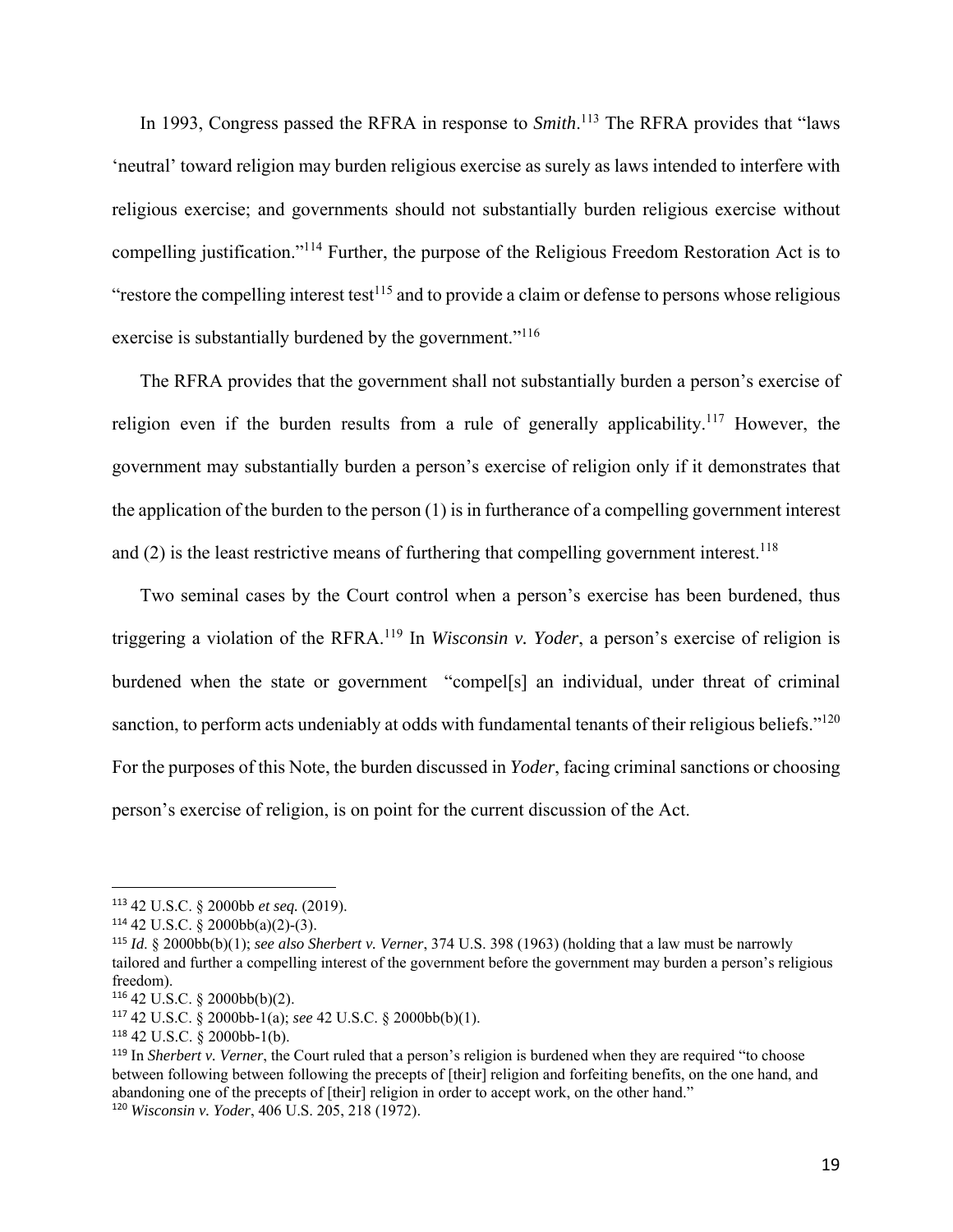The first part of the analysis under the RFRA requires a court to determine whether an individual's exercise of religion has been burdened. In *Thomas v. Review Bd. of Ind. Emp't Sec. Div.* a Jehovah's Witness claim for unemployment benefits was denied when he claimed that he could not participate in the manufacture of steel that would lead to the production of arms and weapons for military use.<sup>121</sup> In overturning the denial of unemployment benefits the Court stated that the State will be found to have placed a substantial burden on an individual's exercise of religion when they pressure an individual to violate his beliefs or modify his behavior and beliefs to conform to the law.122 The Court found that Thomas' exercise of his religion was substantially burdened by denying him unemployment compensation or requiring him to modify his pacifist beliefs in order to receive the unemployment benefits.<sup>123</sup>

The next step is to address whether there is a compelling government interest to justify burdening a person's exercise of religion. The Court has had limited opportunities to determine whether the government interest is compelling. In *Burwell v. Hobby Lobby*, the Court stated that the government must demonstrate that the compelling interest test is satisfied through the application of the challenged law to the person.<sup>124</sup> However, the Court then stated that they assumed the issue was satisfied and would not dive further into the requirement of compelling government interests.125 For the purposes of this Note, it is also assumed that inducting individuals through selective service is a very compelling government interest.<sup>126</sup>

<sup>121</sup> *Thomas v. Review Bd. of Ind. Emp't Sec. Div.*, 450 U.S. 707 (1981).

<sup>122</sup> *Id*. at 717-718.

<sup>123</sup> *Id*. at 707.

<sup>124</sup> *Burwell v. Hobby Lobby Stores, Inc.*, 573 U.S. 682, 726 (2014).

<sup>125</sup> *Id*. at 728.

<sup>126</sup> *See* U.S. Const. Art. I, Sec. 8 (The Congress shall have Power To … provide for the common Defence and general Welfare of the United States), (To raise and Support Armies), (To make Rules for the Government and Regulation of the land and naval forces), and (To make all Laws which shall be necessary and proper).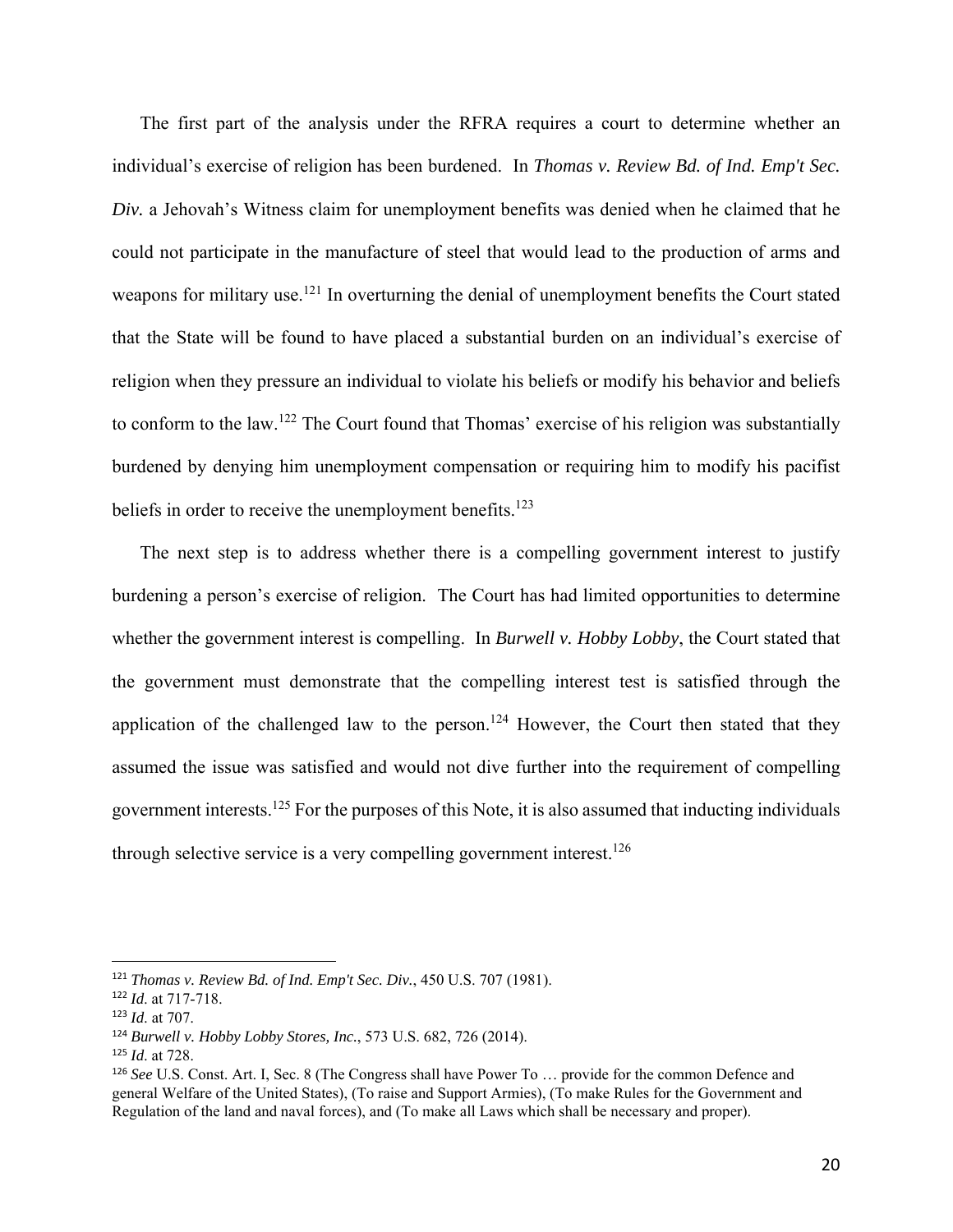The third step in the analysis is to make a determination of whether the government has employed the least restrictive means in substantially burdening a person's religion through their compelling interest. The Court has elaborated on the least restrictive means standard.127 In *Burwell v. Hobby Lobby*, the Department of Health and Human Services (HHS) had already implemented other means to provide contraceptives, as it already provides nonprofit entities with a workaround to avoid the contraceptive mandate.<sup>128</sup> Simply, if other means exist, such as subsidizing the cost as in *Burwell v. Hobby Lobby* that are less restrictive on a person's exercise of religion, the government will fail to meet its burden under the second prong of the Religious Freedom Restoration Act.129

#### **C. The RFRA Requires an Exception for Conscientious Objectors.**

As the hypothetical case study described earlier, imagine the scenario in which a challenge is brought under the RFRA if no exception existed for conscientious objectors under the RFRA. For this scenario to exist, an individual would have to be inducted for military service under the Act.<sup>130</sup> That individual would then be required to report for military service regardless of any religious training or beliefs that oppose them to all war.<sup>131</sup> The question is thus posed in this hypothetical challenge under the RFRA as whether inducting any individual into military service under the Act violates the RFRA because it substantially burdens a person's religion.

To establish a claim under the RFRA a Plaintiff must demonstrate that the activities substantially burdened by the government must be an exercise of religion and that burden must be substantial.<sup>132</sup> To get out of the gate, a Plaintiff must show that they have religious beliefs and

<sup>127</sup> *Burwell*, 573 U.S. at 728.

 $128$  *Id.* 

<sup>129</sup> *Id*. at 728-730.

<sup>130</sup> 50 U.S.C.S. § 3805 (LexisNexis, Lexis Advance through Public Law 116-65, approved October 9, 2019).

<sup>131</sup> *See* 50 U.S.C.S. § 3806.

<sup>132</sup> 42 U.S.C. § 2000bb-1(a).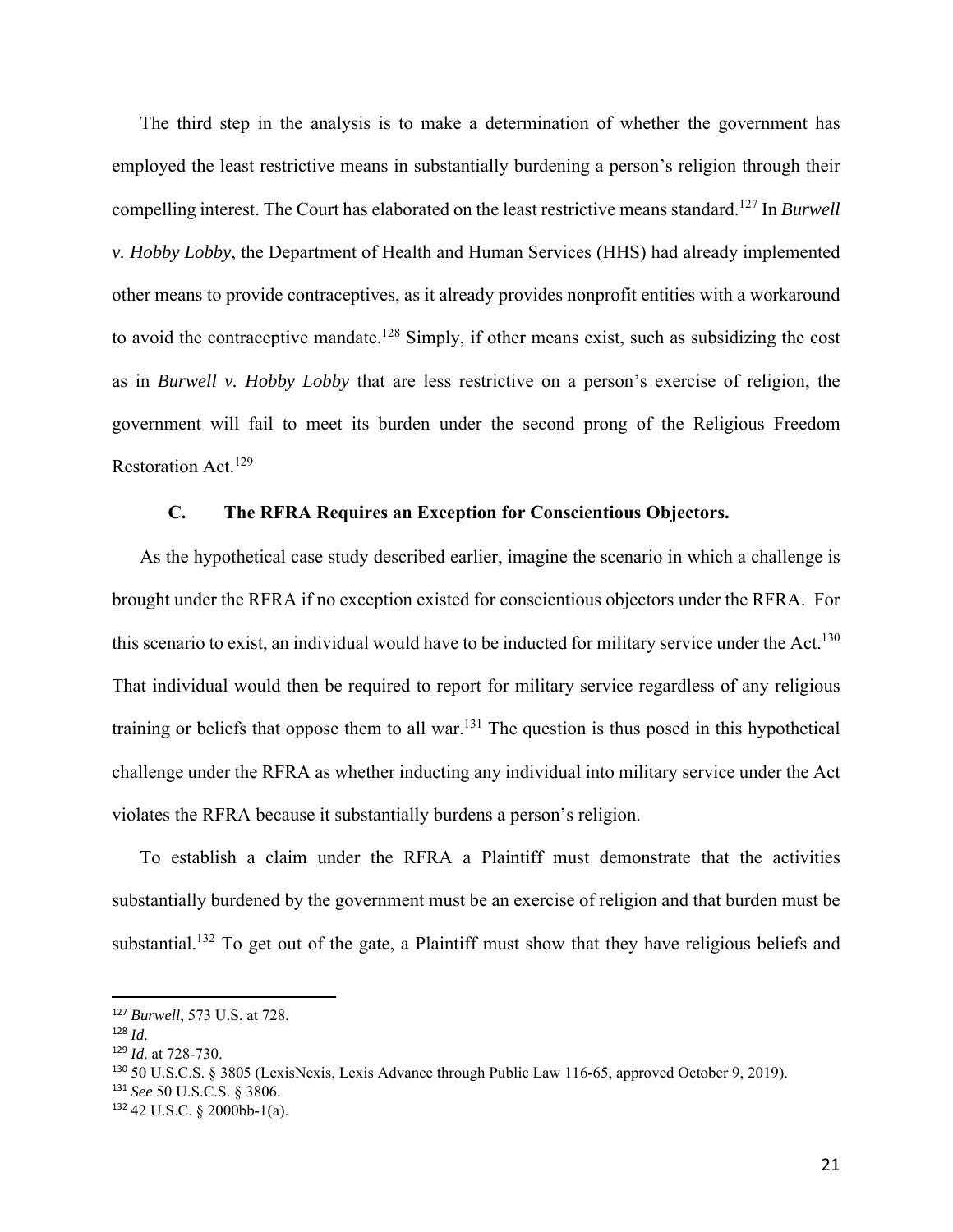practices and that their exercise of religion has been substantially burdened as set out in *Hobby Lobby* and *Thomas*. If a Plaintiff can satisfy those two elements, the burden shifts to the government to prove that the government action is in furtherance of a compelling interest and it is the least restrictive means of achieving that compelling interest.<sup>133</sup>

There are two ways this challenge can proceed, one with an orthodox religious claim and one with a non-orthodox claim. For the former orthodox claim, the hypothetical challenger will be a Quaker,134 a member of a traditional peace church. For the non-orthodox claim, the facts of *Gillette* will be used. $135$ 

Starting with the Quaker challenger, it is assumed that being inducted into selective service would put the individual in direct conflict with their religious training and beliefs,<sup>136</sup> as a member of a traditional and historic peace church. Under *Wisconsin v. Yoder*, a person's exercise of religion is burdened when the government "compel[s] an individual, under threat of criminal sanction, to perform acts undeniably at odds with fundamental tenants of their religious beliefs."<sup>137</sup> As it is clear that this individuals exercise of religion will be burdened and that this burden will be substantial,<sup>138</sup> the burden will shift to the government to prove that the government action is in furtherance of a compelling interest and is the least restrictive means of achieving that compelling interest.<sup>139</sup>

<sup>133</sup> 42 U.S.C. § 2000bb-1(b).

<sup>134</sup> See BBC, *Quakers*, (Jul. 3, 2009),

https://www.bbc.co.uk/religion/religions/christianity/subdivisions/quakers\_1.shtml

<sup>135</sup> *Gillette v. United States*, 401 U.S. 437 (1971).

 $136$  50 U.S.C. § 3806(j).

<sup>137</sup> *Wisconsin v. Yoder*, 406 U.S. 205, 218 (1972).

<sup>138</sup> 42 U.S.C. § 2000bb-1(a).

<sup>139</sup> 42 U.S.C. § 2000bb-1(b).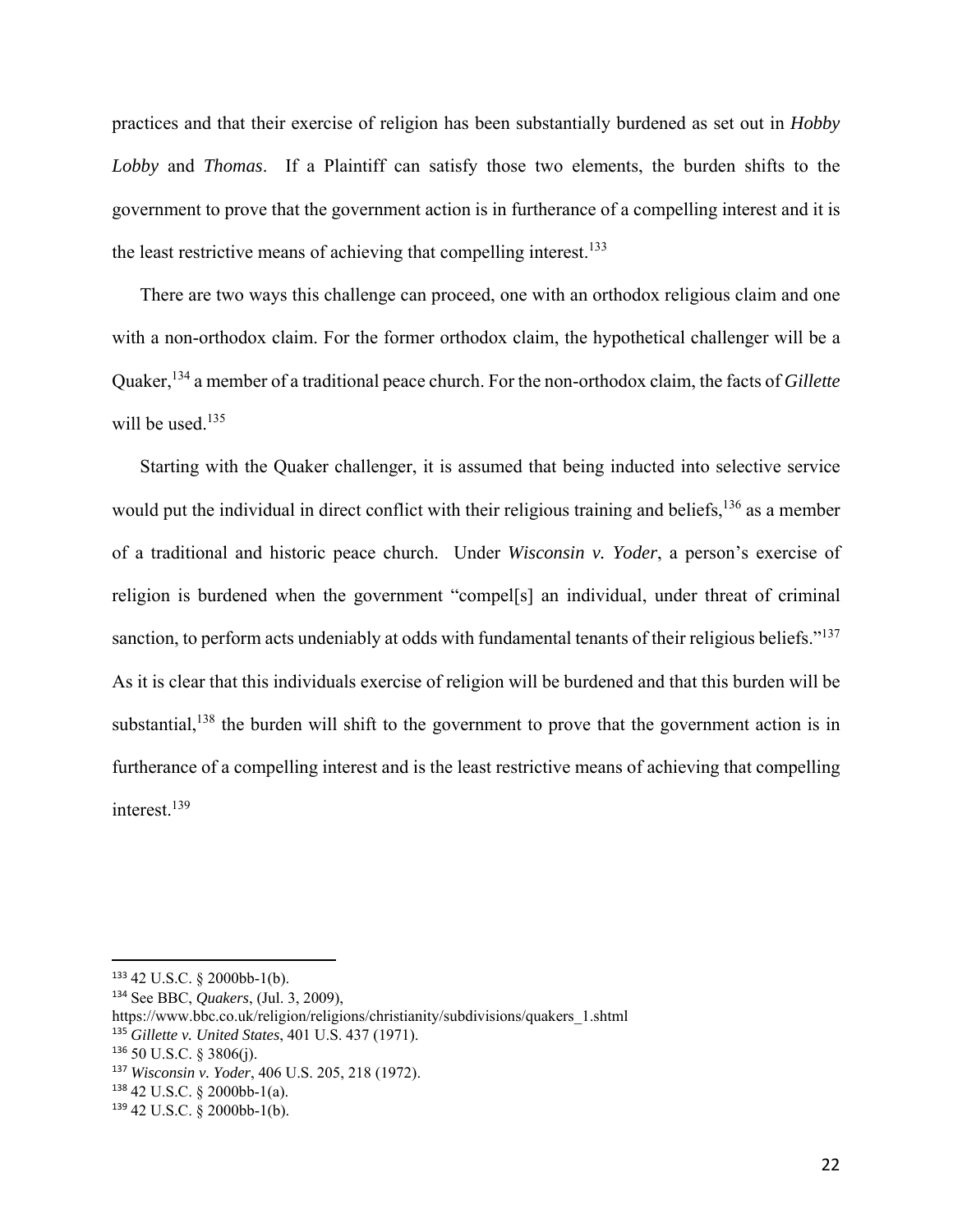It is undeniable that Congress has the authority to enact the Act.<sup>140</sup> It is further clear that inducting individuals into military service in a time of war is a compelling government interest, possibly even stronger than providing contraceptives in *Burwell*. 141 However, the issue that arises here, in this hypothetical challenge, is whether inducting individuals into military service regardless of their religious beliefs is the least restrictive means of achieving that compelling interest. The answer, unequivocally, must be no. The United States has strong First Amendment protections, and in conjunction with the RFRA, Congress must manufacture a less restrictive way to burden an individual's exercise of religion. Here, the Quaker challenger would likely succeed because the least restrictive means of achieving the compelling state interest would be to place the individual in alternative service or noncombatant training.<sup>142</sup> Therefore, in the hypothetical scenario in which no exceptions for conscientious objectors existed, a challenge under the RFRA would require Congress to include exceptions and exemptions for conscientious objectors in the Act.

Moving to the latter of the two scenarios, in which a non-orthodox challenge is brought under the RFRA, such as in *Gillette*, 143 where no exceptions exist for conscientious objectors, the result may be different. Using the facts from *Gillette*, the individual claims they should be exempted from induction into military service as a conscientious objector because the war is an unjust war, and they were therefore opposed to just this war.<sup>144</sup> However, because this claim of conscientious objection is based off of a moral belief to one war in particular this may not satisfy the first prong

<sup>140</sup> *See* U.S. Const. Art. I, Sec. 8 (The Congress shall have Power To … provide for the common Defence and general Welfare of the United States), (To raise and Support Armies), (To make Rules for the Government and Regulation of the land and naval forces), and (To make all Laws which shall be necessary and proper). <sup>141</sup> *Burwell*, 573 U.S. at 682.

<sup>142</sup> *See* 32 C.F.R. § 1630.16 (Noncombatant Training) and 32 C.F.R. § 1630.18 (Class 1-W Alternate Service). <sup>143</sup> *Gillette*, 401 U.S. at 437.

 $144$  *Id.*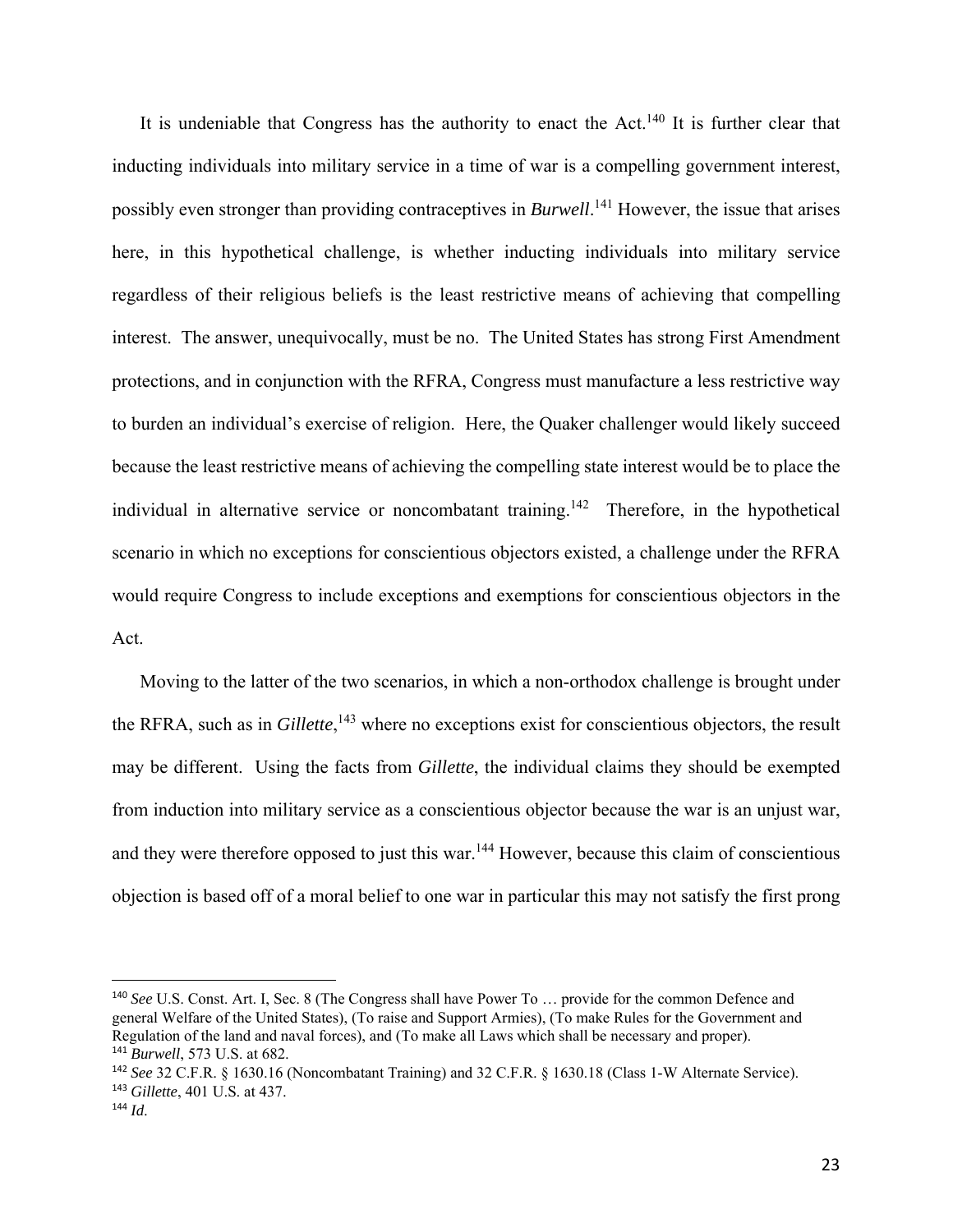of an RFRA claim.145 Additionally, conscientious objectors are defined as anyone, who, by reason of religious training and belief, is conscientiously opposed to participation in war in any form.<sup>146</sup> Using that definition and construction, as seen in the *Gillette* opinion, a non-orthodox claim for classification as a conscientious objector would still fail, even with additional protections of the RFRA, because the claim is only based upon a moral belief in opposition to one war, not war in any form.

There is an opportunity for wiggle room, however. If a challenger came forward with an RFRA claim against the Act for burdening their exercise of religion that was sincere and not based on moral views to one war alone as in *Gillette*, they would likely fall into the same result as the Quaker challenger, as opposed to the latter challenge.<sup>147</sup> In that situation, as long as the moral belief is in opposition to all war, the burden would switch to the government and the result would likely be that a less restrictive means of raising a military force is available, by including exceptions for conscientious objectors. Therefore, even non-traditional or historic religious beliefs would force the RFRA to require an exemption, as in the hypothetical challenge from a member of the Quakers.

The outcome here is that under the RFRA, the Act must include an exception for conscientious objectors. If there was no exceptions available, Congress would be required to write an exception for conscientious objectors into Act because it is clearly the least restrictive means available to achieve the government's compelling government interest of raising a military force for the defense of the country.148

 $145$  42 U.S.C. § 2000bb-1(a).

<sup>146</sup> 50 U.S.C. § 3806(j) (LexisNexis, Lexis Advance through Public Law 116-65, approved October 9, 2019). <sup>147</sup> See *Welsh* 398 U.S. at 333.

<sup>&</sup>lt;sup>148</sup> Another argument could potentially be made that the least restrictive means is to not use selective service at all, considering the success and duration of the all-volunteer force used by the United States since the end of the Vietnam War.